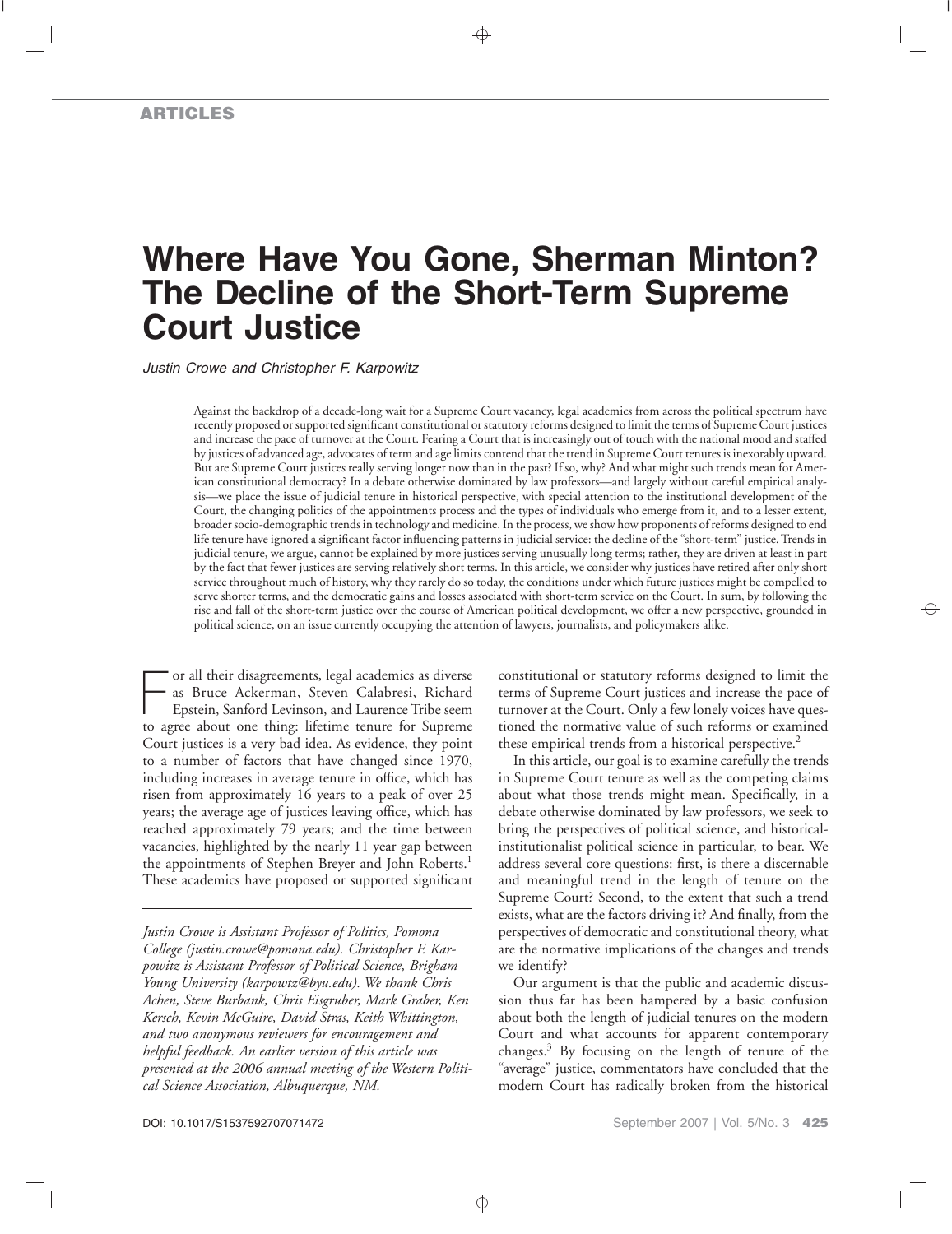## **ARTICLES |** The Decline of the Short-Term Supreme Court Justice

pattern and is in need of constitutional and statutory reform to prevent justices from serving long terms of office. Both this diagnosis and the associated remedy are misguided. What is distinctive about the modern Court is not that its justices are serving unusually long periods they are not. What is distinctive about the modern Court is that it has lost its least visible members: the short-term justices. In other words, the modern Court is different not because the justices are setting new records in longevity, but because it does not include any short-termers like Benjamin Curtis or Sherman Minton, the kinds of justices whose relatively brief service has long been a staple on the Court. Whether the disappearance of justices in this mold is a problem that needs to be solved remains an open question, but it raises quite different issues than those assumed by advocates of reform.

This article places the decline of the short-term justice in historical perspective, with special attention to the institutional development of the Court, the changing politics of the appointments process and the types of individuals who emerge from it, and to a lesser extent, broader sociodemographic trends in technology and medicine. The argument proceeds in two main phases. First, we review existing empirical claims and demonstrate why understanding the short-term justice sheds important new light on the debate about Supreme Court tenure. Second, we take up the implications of our findings for American constitutional democracy, asking not only what we gain and what we lose with short-term service but also whether any of the existing proposals for ending lifetime tenure address the concerns we identify.

## **Rediscovering the Court's Least Visible Members**

Empirical claims about the tenure of U.S. Supreme Court justices have thus far fallen into two distinct camps. The first—and by far, the largest—holds that the empirical facts are simple: "justices today serve much longer than they did throughout our history."<sup>4</sup> Comparing retirements in the 1941–1970 and 1971–2005 periods, for example, Steven Calabresi and James Lindgren chart a more than 100 percent increase in mean tenure on the Court.<sup>5</sup> The combination of demographic factors, such as increased lifespan and improved medical technology, with political factors, such as the "enormous increase in the power and saliency of the Court's decision-making" have resulted in justices who tend to serve longer, who are more likely to extend their tenures into their advanced years, and who are far more strategic about their retirement decisions.<sup>6</sup> The worry, for this camp, is that lengthening judicial tenure results not only in decreased democratic accountability and increased politicization of the appointments process but also, when advanced age leads to "mental decrepitude," a troubling

decline in the Court's ability to fulfill its basic constitutional functions.<sup>7</sup>

Against this perspective on Court tenure, others have argued that the empirical case is not quite so clear. Within the legal academy, David Stras and Ryan Scott have critiqued the Calabresi and Lindgren methodology, arguing that the magnitude of the increase in mean tenure is not as dramatic as portrayed.8 From the perspective of political science, Kevin McGuire asserts that "the tenure of the justices has been quite stable over time" and, viewing contemporary trendsfrom a historical perspective, that "the justices are spending no more time on the Court than their brethren who have served over the past 150 years."<sup>9</sup> McGuire acknowledges that the age of justices is presently higher than the historical mean but maintains that when increases in lifespan are taken into account, justices are "actually controlling judicial policy for less time than the justices in any previous period."<sup>10</sup> Calculating tenure as a percentage of the average American's lifespan, McGuire concludes that "the justices have been spending less, not more time on the Court."<sup>11</sup> From the point of view of democratic accountability, then, McGuire asserts that it is emphatically not the case that citizens are forced to live under a judicial regime they had no hand in establishing; in fact, justices are serving terms very much in line with elected officials, especially members of the Senate. When it comes to the tenure of Supreme Court justices, therefore, McGuire, unlike a broad cross-section of legal academics, sees no empirical or normative problem in dire need of solution.<sup>12</sup>

Our approach borrows from both camps. With Calabresi and Lindgren, we acknowledge recent increases in mean time spent on the bench: the post-1970 era—which McGuire does not treat in his analysis of time on the Court with respect to lifespan—has seen a measurable increase in the average length of tenure. In this sense, proponents of term limits are responding—though perhaps overly aggressively—to real changes in the behavior of Supreme Court justices. The problem is that their responses are not sufficiently sensitive to the reasons for these trends and, by extension, to historical changes in both the nature of the Court as an institution and the character of justices as individuals. Thus, in the spirit of McGuire, we examine patterns in judicial tenure with an eye sensitive to history and political development.<sup>13</sup> Only by carefully investigating what is causing the movement in measures of central tendency and how those causes relate to past patterns can we adequately evaluate potential solutions.

While granting that each camp is "right" in some sense, our analysis suggests that both have failed to acknowledge the central source of change in the contemporary period. Despite rhetoric to the contrary, it is not the case that the present era marks the emergence of the long-term justice; instead, the period's defining feature is the disappearance of the short-termer. Indeed, the contemporary decline of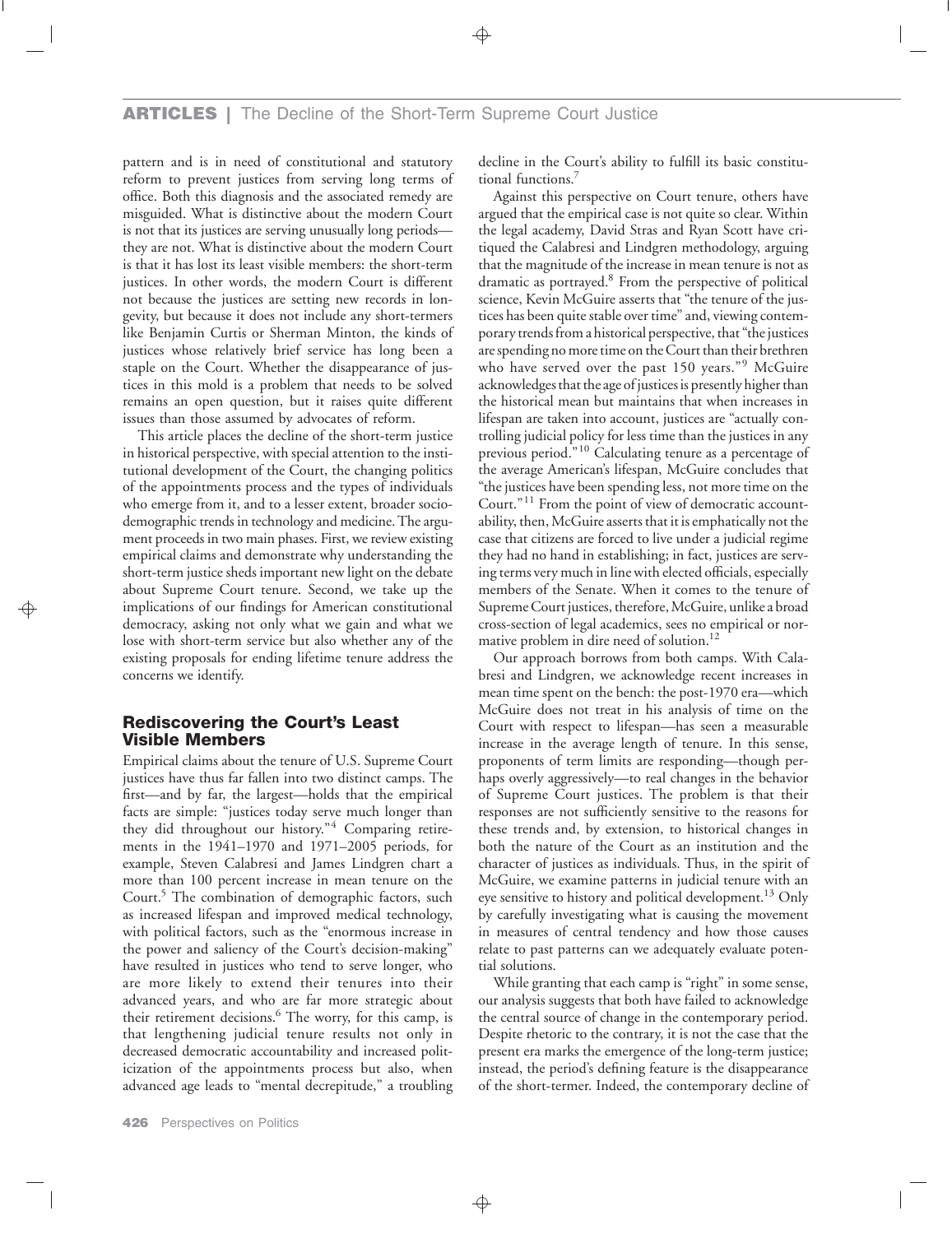**Figure 1 Short-term tenures**



justices who serve only briefly substantially affects every measure the camp of would-be reformers points to with alarm—mean length of tenure, the average age of justices at retirement, and the length of time between appointments. To the extent that there is a "problem" with Supreme Court tenures, then, academics have, to this point, misdiagnosed it and, in turn, subsequently proposed solutions that also miss the mark.

What do we mean by short-term justices? While the idea of "short-term" is inherently somewhat relative, we began with the bottom quartile of all Supreme Court tenures, which is approximately  $7.23$  years or less.<sup>14</sup> Noting this number's proximity to the duration of two presidential terms, we rounded up to include all justices who served less than eight years on the Court.15 In addition to the virtue of its relationship to the larger distribution of Court tenures, this operationalization comports with our intuitive sense that a justice who serves less than two full presidential terms may accurately be labeled as having spent only a brief time on the bench. As we will see, these are justices who, often because of illness or death, but occasionally because of dissatisfaction with the Court or ambition to pursue other goals, serve on the Court for only a brief period. As a point of comparison, we consider longterm justices to be those who fall in the top quartile of tenures (just over 23.5 years). Approximately half of justices who served on the Court, then, stayed for between 8 and 23 years. For purposes of our analysis, these justices are neither short- nor long-termers.

#### *Short-Term Justices over Time*

Our central finding is that, while the average length of tenure has increased since 1970, increases in mean length of service are not due to more justices serving exceptionally long terms on the bench. The long-term justice has been a feature of our constitutional system from the start. In every period since the Court's inception, we have seen justices serve terms of thirty or more years.<sup>16</sup> Some of these have been among the Court's most famous and influential justices—John Marshall, Joseph Story, John Marshall Harlan, and Hugo Black, to name just a few.<sup>17</sup> Oliver Wendell Holmes, Roger Taney, and others served just under thirty years. While the long-term justice is not a new phenomenon, the decline and virtual extinction of the shortterm justice is. In the last three decades, we find a dramatic decrease in the number of justices with short tenures on the Court. Prior to 1970, nearly one out of every three appointments to the Court meets our definition of shortterm; since 1970, twelve justices have joined the Court, and only the two newest appointments ( John Roberts and Samuel Alito) could potentially be short-termers. In this same period, twelve justices have left the Court, and not a single one served less than fifteen years.

Figure 1 depicts two related trends: first, the number of short-term justices who ended their service in each period and, second, the percentage of short-termers among all justices who concluded their service in that period.<sup>18</sup> Both the number and the percentage of short-termers have varied over time.<sup>19</sup> In the Court's first thirty years, for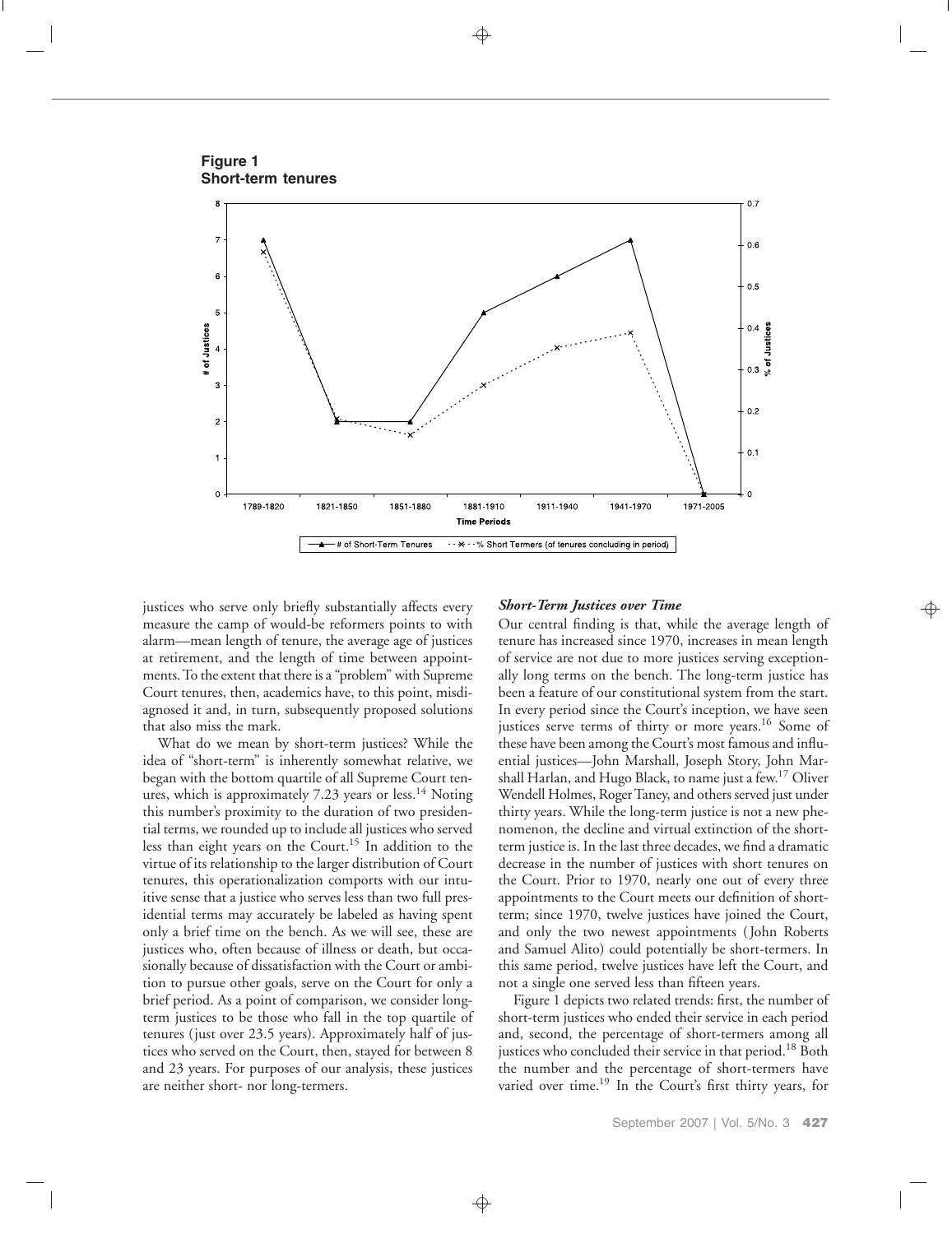example, short-term justices were common; more than 60 percent of the justices who left the bench did so after only brief service. In these early years, the Court was a relatively weak institution whose constitutional powers had yet to be understood fully or fleshed out completely, leaving justices to do little more than exhaust themselves riding circuit.20 Accordingly, during this period, a seat on the Court was not regarded as especially prestigious, and resignation became the dominant mode of departure.<sup>21</sup>

Membership stabilized somewhat under the Chief Justiceships of John Marshall and Roger Taney, not least because the Court became a more significant institution in American politics during these years.<sup>22</sup> From the Jacksonian period through Reconstruction, therefore, three of the four short-termers left the Court not because they were dissatisfied with the work or preferred to do something else but because of early death. $23$  In the late nineteenth century and the first part of the twentieth century, the number of short-term justices increased, but again, the primary reason was untimely demise or debilitation. Of the eleven short-term justices whose service ended between 1881 and 1940, eight died (most at relatively young ages), one was disabled, $24$  and only two—Charles Evans Hughes and John Hessin Clarke—resigned. From the end of the Court's unsettled period through the beginning of the New Deal, it seems that short-term service was primarily a function of uncertain life expectancy.

This does not mean, however, that short-termers are solely a function of the justices' health. In the period between 1941 and 1970—a period when health care was presumably at its best relative to all previous eras and when the Court had reached a previously unprecedented level of power and influence—the number of short-term tenures continued to climb, even with the advent of generous retirement benefits.<sup>25</sup> At least part of the explanation is that short-termers occur for reasons other than death in this period. Of the seven short-term justices whose tenures ended during these years, only two were due to untimely death, with another two departing for medical reasons and three choosing to resign. Two of these resignations occurred for political reasons—James Byrnes and Arthur Goldberg pursued other positions within the government—and Abe Fortas resigned due to scandal. All seven justices were 65 or younger at the time their tenures concluded.

The New Deal-Great Society era is especially interesting in that it encompasses both a large number of shortterm justices as well as the beginning of several exceptionally long terms of service. Just as New Deal appointees Hugo Black and William O. Douglas were settling in for terms that lasted well over thirty years, James Byrnes, also appointed by FDR and similarly favorable toward the political programs of the New Deal, began to realize that progress on the Court was necessarily constrained and incremental. Likewise, just as William Brennan and Byron

White began terms that extended vestiges of New Deal-Great Society ideology into the 1990s, the abbreviated terms of Arthur Goldberg and Abe Fortas essentially marked the end of the Warren Court ascendancy. In this latter case, the political machinations of Lyndon Johnson worked not to preserve the Democratic majority, but to allow Richard Nixon to begin dismantling it.<sup>26</sup>

Figure 2 presents the tenure of every justice who served on the Court in order of appointment, with the justices' tenures divided into three categories.<sup>27</sup> As this figure suggests, both long-term and short-term justices have been a feature of our judicial system since the Founding. Considered over the course of Supreme Court history, then, the most recent thirty-five years are exceptional for their lack of any short-term justices whatsoever, not because they mark the advent of justices who reach long-term status or because long-termers are staying longer than ever before or because long-term service is occurring more frequently. These years, which roughly correspond to the period of William Rehnquist's service on the Court, are marked by justices who, with the exception of Lewis Powell, simply settle into their seats with no thought of early departure. The most recent period of the Court's history is thus characterized by the virtual extinction of the shortterm justice. Simply put, we have witnessed the longest period without a short-term justice (37 years) in the Court's history. Similarly, we have sworn in more justices fourteen—without a short-termer than ever before. The only instance in which the gap between short-term justices even approaches these numbers is the thirty years and twelve appointments between the resignation of Benjamin Curtis and the death of William Woods, an era marked primarily by the exceptionally long service of Lincoln appointees.28 Whether counted by number of years or number of appointees, then, the post-1970 era is unique in large part due to the absence of short-termers.<sup>29</sup>

Figure 3 charts the mean tenure of all justices who concluded their service in each period (the lower line) and the same measure with short-term justices excluded (the upper line). $30$  Though we caution against over-interpretation, $31$ we believe figure 3 highlights two important findings. First, it shows how the presence of short-termers influences mean tenure in each period. Since the shaded area between the two lines signifies, in essence, the effect of short-term service, it appears that the presence of short-termers in previous eras reduces mean tenure between 10 and 44 percent.

Second, by demonstrating how the present period, which does not include any short-termers, compares to a hypothetical past similarly devoid of short-termers, the graph helps us place present trends in better historical perspective. Clearly, the presence or absence of the short-term justice does not explain all the variation in mean tenure over time, but it does suggest why the present period seems so dramatically atypical. As the upper line shows, with short-termers excluded, the present period, though still a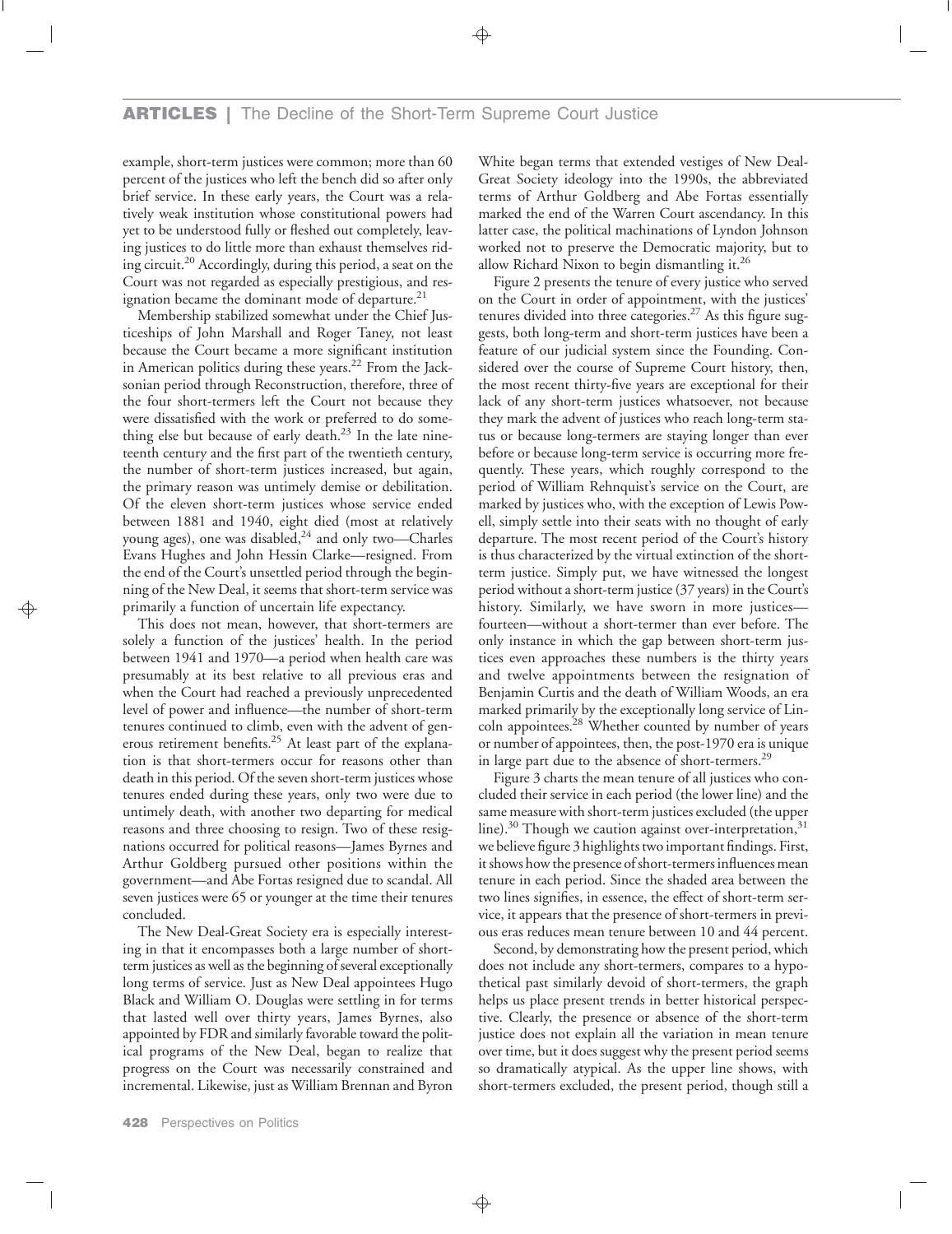**Figure 2 Justice tenures by category**



□Short-Term Justices (29) □ Medium-Term Justices (52) ■ Long-Term Justices (29)

historical high, is not radically out of line with any earlier period in the Court's history and is only one and a half years higher than the previous peak. Setting the Founding period aside, average non-short-term service on the Court has typically ranged between approximately 17 and 25 years, making the present period's average of just over 26 years close to historical norms.<sup>32</sup> If the present period had included one or more short-term justices, we would expect a reduction in the mean of anywhere between 2.5 and approximately 12 years.<sup>33</sup> More concretely, if only one long-term justice—say, William Rehnquist—had served a short term (approximately seven years), mean tenure for the entire period would have dropped by more than two years.

In addition, since the mean for the 1971 to 2005 period includes only those justices who have retired, it does not take into account any members of the current Court. As a result, the number displayed is effectively the high point of contemporary mean tenure. If Justice Stevens were to retire tomorrow, the mean would increase ever so slightly, but if both Justice Stevens and Justice Ginsburg (who has also been rumored to be mulling retirement) were to step down, the mean would drop by nearly a year.<sup>34</sup> In general, the retirement of any justice besides Justice Stevens would result in a marked decrease in the contemporary average.

It would take exceptionally unusual circumstances, with multiple justices choosing to serve well into their eighties, in order for the contemporary average to rise much beyond the point indicated in figure 3. To reach a tenure of 30 years (the benchmark needed to produce a significant increase in average tenure in the current period), for example, Ruth Bader Ginsburg would need to serve until age 90, Stephen Breyer and Samuel Alito until age 85, Anthony Kennedy until age 82, Antonin Scalia and David Souter until 81, and John Roberts until 80. The most plausible candidate to attain 30 years of service is Clarence Thomas, but even he would need to remain on the Court until age 74.35 Our claim is not that justices serving into their eighties to reach 30 years of service is an impossibility; rather, it is that it seems unlikely that multiple justices on the current Court will choose to do so. In fact, throughout the Court's history, only five justices—Stephen Field, Hugo Black, William Brennan, William Rehnquist, and John Paul Stevens—have served 30 years or more and also reached 80 or older. For Justices Breyer and Alito, meeting that mark would mean serving a full ten years past the average life expectancy for American males.<sup>36</sup>

In sum, our analysis suggests that mean tenure on the Court in any given period is substantially influenced by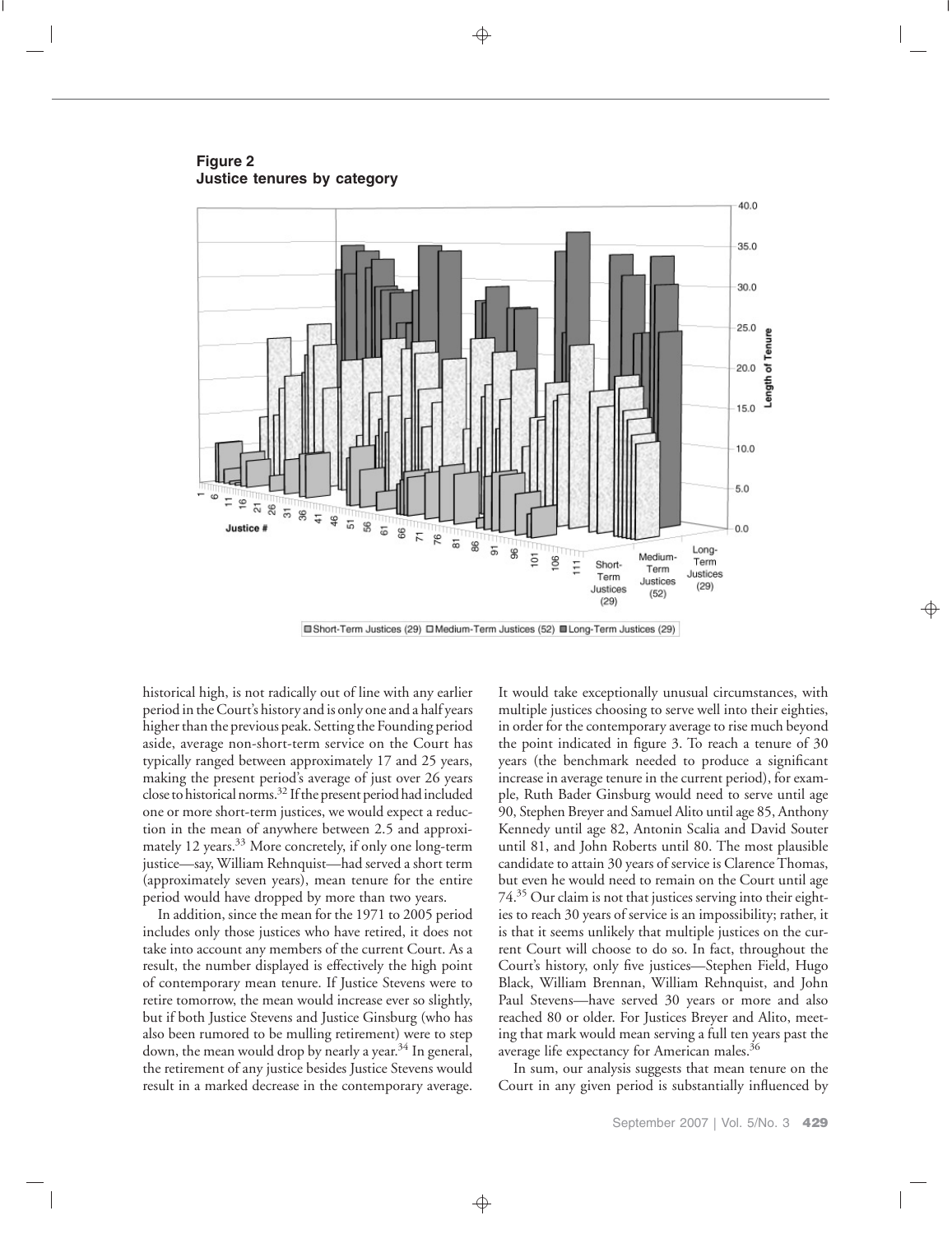## **ARTICLES |** The Decline of the Short-Term Supreme Court Justice





the presence or absence of the short-term justice. The long-term justice has always been—and will likely continue to be—a feature of our constitutional system. The short-term justice has been a consistent presence in every period except the most recent. When we take this development into account, we see that using measures of central tendency as evidence of an inexorable upward trend obscures the full picture. To be sure, we are currently at a historical peak in average service, though we should be careful not to over-interpret this statement about patterns of Court service. But for the absence of the short-term justice, all other trends are similar to other periods in American history.37

#### *Why Do Justices Serve Short Terms?*

From the perspective of the present, it seems difficult to understand why anyone would leave the Supreme Court after fewer than eight years. Why is it, then, that abbreviated service has been a regular feature of judicial politics throughout American history? We review four reasons illness and death, dissatisfaction, political ambition, and scandal.<sup>38</sup>

In table 1, we divide the 28 short-term justices into these four categories based upon their reason or reasons for leaving the Court.<sup>39</sup> Several justices appear in more than one category because our reading of the historical

**430** Perspectives on Politics

record indicates multiple reasons for their respective departures.

*Illness and Death.* Our first and most common category is illness or death. These are the nineteen justices whose time in office is cut short by health concerns or untimely demise. Such concerns were especially prominent early in the Court's history, when the rigors of travel could make riding circuit and other official duties particularly difficult experiences.<sup>40</sup> Oliver Ellsworth, for example, was appointed Chief Justice in 1796 and served only three years before President Adams requested he travel to France on a diplomatic mission. Although relatively young, Ellsworth's questionable health and a harrowing voyage to Europe ultimately left him extremely frail and weak. Ellsworth wrote that "[m]y pains are constant, and, at times excruciating; they do not permit me to discharge my official duties."<sup>41</sup> Despite a trip to the waters at Bath, he never fully recovered; he sent his resignation from France in October of 1800 before returning to the United States to live the remaining years of his life in pain so excruciating that it prevented him from accepting any subsequent public service.<sup>42</sup> Other justices, especially in the mid-nineteenth century, did not last long enough to submit a resignation; Robert Trimble and Philip Barbour, to highlight just two examples, both died suddenly, having served less than five years.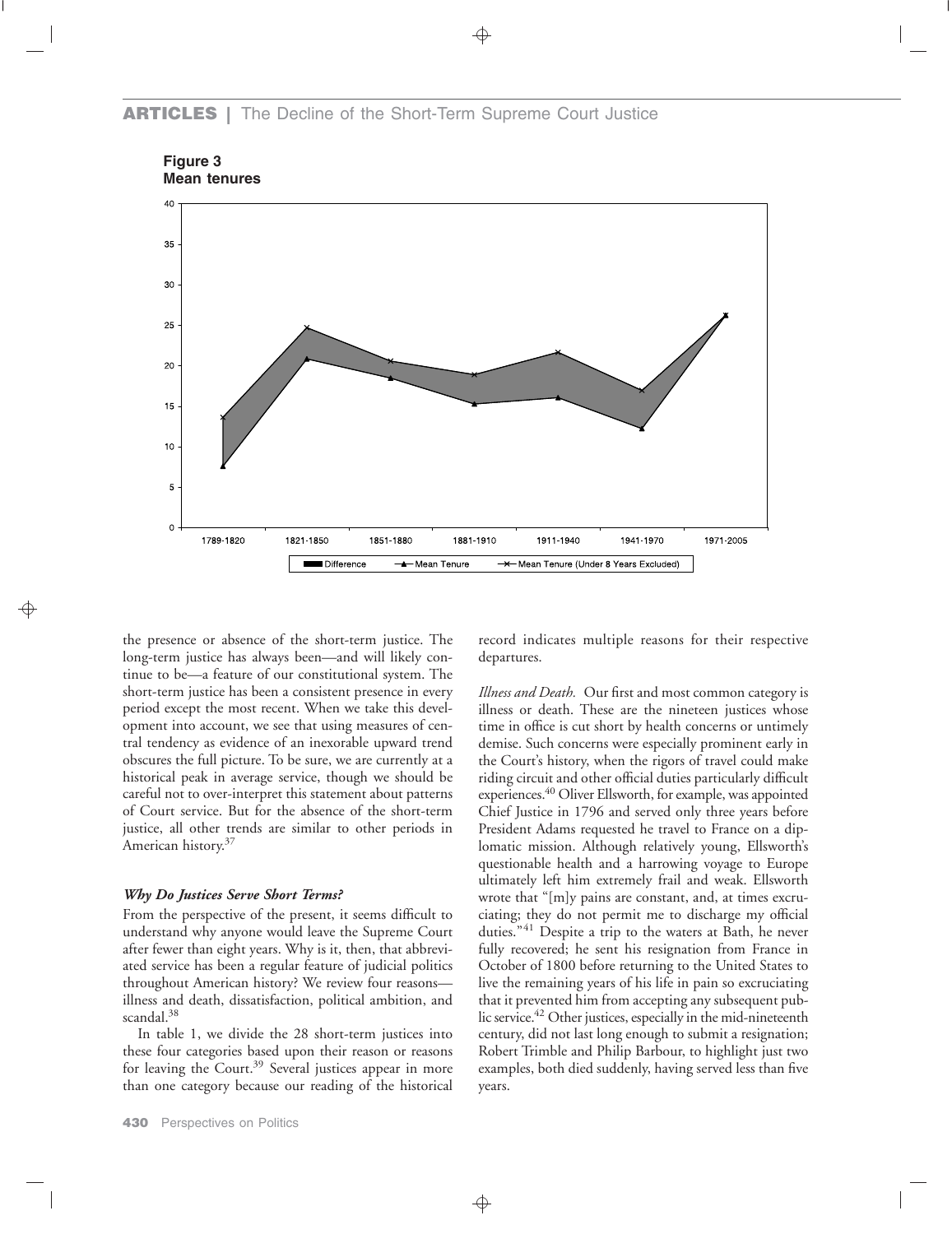#### **Table 1 Categories of short-term justices**

**Illness/Death**

John Blair (1790–1795) Thomas Johnson (1792–1793) Oliver Ellsworth (1796–1800) Alfred Moore (1800–1804) Robert Trimble (1826–1828) Philip Barbour (1836–1841) Levi Woodbury (1845–1851) William Woods (1881–1887) Stanley Matthews (1881–1889) Lucius Lamar (1888–1893) Howell Jackson (1893–1895) William Moody (1906–1910) Horace Lurton (1910–1914) Joseph Lamar (1911–1916) Edward Sanford (1923–1930) Benjamin Cardozo (1932–1938) Wiley Rutledge (1943–1949) Fred Vinson (1946–1953) Sherman Minton (1949–1956) Charles Whittaker (1957–1962) **Ambition** John Jay (1789–1795) John Rutledge (1790–1791) Charles Evans Hughes (1910–1916) James Byrnes (1941–1942) Arthur Goldberg (1962–1965) **Dissatisfaction** John Jay (1789–1795) John Rutledge (1790–1791) Thomas Johnson (1792–1793) Benjamin Curtis (1851–1857) John Hessin Clarke (1916–1922) James Byrnes (1941–1942) Sherman Minton (1949–1956) Charles Whittaker (1957–1962) **Scandal/Rejection** John Rutledge (1795) Abe Fortas (1965–1969)

Even into the twentieth century, however, illness and untimely death continued to result in vacancies and more frequent than anticipated turnover. Sherman Minton, who came onto the Court in 1949, served barely more than seven years before the combination of a heart attack, pernicious anemia, and a crippling spinal ailment caused him to feel that he was "slipping fast."<sup>43</sup> Combined with his boredom on the Court and worries about mental inadequacy, these physical conditions led the staunch Democrat to step down at the moment he was eligible for full retirement benefits, despite the fact that it meant leaving a vacancy to be filled by Republican Dwight Eisenhower.<sup>44</sup>

Charles Whittaker came onto the Court in 1957 with a history of anxiety, depression, and mental instability, and the work of the Court only exacerbated these tendencies. Finding Washington an unpleasant place and feeling oppressed by the weight of his vote and its implications, Whittaker agonized over decision-making and especially opinion writing. These problems did not go unnoticed by his colleagues, his clerks, or his family. Earl Warren cautioned, "You know, Charley, you can't let this injure your health," and in March 1962, Whittaker checked into the hospital claiming that he felt "completely enervated."<sup>45</sup> Whittaker's son believed the problem to be far more serious than simple exhaustion and demanded that his father promise he would not commit suicide. Later that month, at the urging of Chief Justice Warren, Whittaker became the first justice to avail himself of the disability provision of the 1939 Retirement Act, having served only five years on the Court. After retirement, he lived an additional eleven years in Kansas City, taking employment with General Motors and never practicing law again.<sup>46</sup>

*Dissatisfaction.* With Minton and Whittaker, retirement was prompted by a combination of dissatisfaction and health concerns, but frustration with the Court's work has also convinced relatively healthy justices $47$  to leave the bench after short service. In the early republic, such frustration was often dominated by concern about the dangers of circuit-riding, especially in the southern circuit. Thomas Johnson, who served only fourteen months (the shortest tenure in Court history), resigned upon learning that Chief Justice Jay would not rotate circuit assignments, thereby dooming Johnson to toil in the extreme southern heat.<sup>48</sup> Declining George Washington's offer to be Secretary of State, Johnson instead spent the first part of his 27 post-Court years planning the national capitol.<sup>49</sup> Sixty years later, Benjamin Curtis found circuit-riding similarly arduous and distasteful, and his dissatisfaction with his duties was compounded by what he perceived as an inadequate salary and by a heated feud with Chief Justice Taney over the *Dred Scott* decision.<sup>50</sup> Speaking to both of these issues, Curtis wrote to a friend that

I can not feel that confidence in the Court, and that willingness to cooperate with them, which are essential to the satisfactory discharge of my duties as member of that body; and I do not expect its condition to be improved. . . . I do not myself think it of great public importance that I should remain where I believe I can exercise little beneficial influence and I think all might abstain from blaming me when they remember that I have devoted six of the best years of my life to the public service, at great pecuniary loss, which the interest of my family will not permit me longer to incur.<sup>51</sup>

Concerns about salary were real; describing the justices' low rate of pay, North Carolina Senator George Badger called the members of the Court "needy and half paid men" who were "hampered in their private relations, with all the inconvenience and embarrassments of a deficient support."<sup>52</sup> After leaving the bench, Curtis returned to a more lucrative law practice. Still, he remained prominent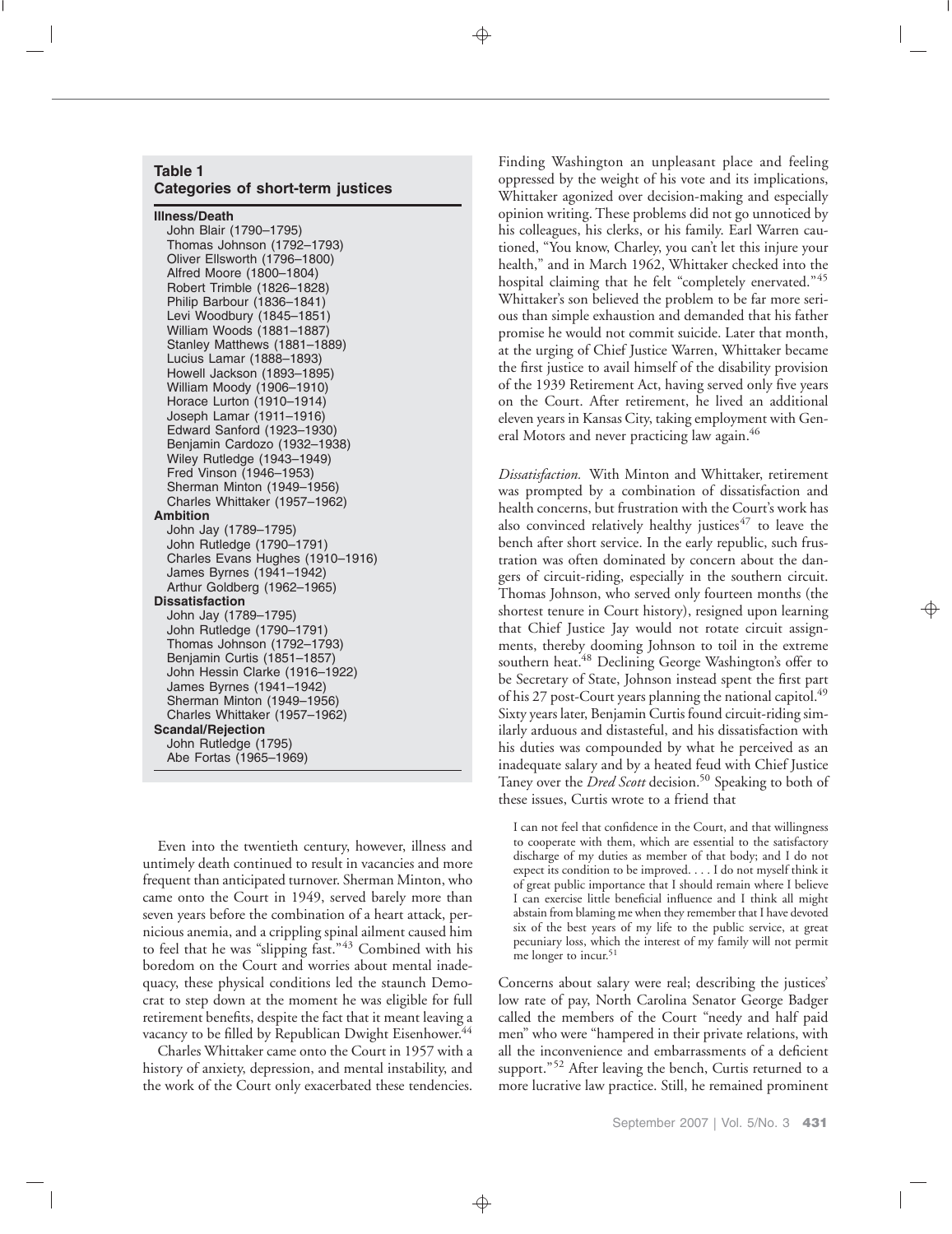in national and state legal circles; over the course of the next seventeen years, he argued 54 cases before the U.S. Supreme Court and another 80 before the Supreme Judicial Court of Massachusetts in addition to defending President Andrew Johnson at his impeachment trial.<sup>53</sup>

In 1922, John Hessin Clarke resigned suddenly, after only six years of service. One of two Wilson appointees to the Court, Clarke never found the atmosphere on the bench to his liking, in part because his duties as a justice prevented him from speaking out on the issues he cared most about. Frustrated with what he perceived to be the insignificance of the work, he complained to Brandeis, "I should die happier if I should do all that is possible to promote the entrance of our government into the League of Nations than if I continued to devote my time to determining whether a drunken Indian had been deprived of his land before he died or whether the digging of a ditch in Iowa was constitutional or not."<sup>54</sup> To other colleagues, he also expressed a desire to be more involved in public discourse on the issues of the day and to have the leisure of reading beyond constitutional law. Leaving the Court for such interests was a remarkable choice from the perspective of Chief Justice Taft, who wrote, "Few men have laid down power as you are doing."<sup>55</sup> Upon resignation, Clarke spent at least part of his 23 remaining years pursuing the very aims he had long desired, making public speeches and writing articles on behalf of world peace and U.S. participation in the League of Nations, though many of these years were also spent in relative political obscurity.

*Political Ambition.* Avoiding the prospect of political obscurity was precisely the reason two of Washington's initial appointments to the Court, John Jay and John Rutledge, left the bench after only brief service. Both justices harbored political ambitions they felt could not be met on a Court that, though nominally the "nation's highest," was still weak and fragile. Jay left the bench after learning he had been elected governor of New York, and in a move that indicated the relative weakness of the new national government, Rutledge resigned his first commission, never having sat with the Court, to become Chief Justice of the South Carolina Court of Common Pleas.<sup>56</sup> Like Rutledge, Charles Evans Hughes resigned his seat as an Associate Justice in order to pursue a more lofty position (he was selected, despite earlier protestations, as the Republican nominee for the 1916 Presidential election), before returning to the Court as Chief Justice some years later.<sup>57</sup>

Even as the Court's role in American politics has grown, justices have occasionally resigned to pursue broader political ambitions. At the onset of World War II, James Byrnes, who had been a part of the Roosevelt administration prior to his appointment, spent only one unhappy year on the Court, restless at his inability to play a political role in the war effort: "Yesterday with the nation confronted with the greatest crisis in its history, the best I could do was to spend hours listening to arguments about the payments for ships that were built twenty-three years ago. I was thinking so much about those ships sunk at Pearl Harbor that it was difficult to concentrate on arguments about ships that were built at Bethlehem in 1918."<sup>58</sup> Resigning to rejoin the administration, this time as Director of the Office of Economic Stabilization, Byrnes essentially ran the domestic economy and was commonly referred to as "assistant president." He later served as Secretary of State under Truman and as governor of South Carolina.<sup>59</sup>

While Byrnes's ambition manifested itself as frustration at his inability to be more directly involved in politics, Arthur Goldberg's ambition sometimes resembled merely crass opportunism. After securing the labor vote for Kennedy in 1960, Goldberg, who longed to use a top position at the Justice Department in order to vault himself onto the Court, settled for a position as Kennedy's Secretary of Labor.60 Passed over in favor of Byron White in April 1962, Goldberg finally reached the Court six months later, yet rumors soon circulated that he was restless on the bench.<sup>61</sup> Preferring to remake the Court with his own appointees, Lyndon Johnson seized upon these rumors and urged Goldberg to resign in order to assist with the administration's foreign policy goals.<sup>62</sup> Despite opposition from his fellow justices Warren and Black, Goldberg found it difficult to resist the "Johnson treatment," especially when the President told him he was "the only man who can bring peace to Vietnam and the man who does that will be the next man to sit in my seat."<sup>63</sup> Drawn by the possibility of political acclaim, Goldberg left the Supreme Court seat he had long desired to succeed Adlai Stevenson as Ambassador to the United Nations.<sup>64</sup> It soon became all too clear to Goldberg, though, that his new position was virtually powerless and that Johnson had maneuvered only to open a seat for his good friend Abe Fortas.<sup>65</sup>

*Scandal.* The President's maneuverings ultimately turned out to be for naught, however, as Fortas himself was forced to leave the Court after only a short tenure. One of two short-termers to depart under political duress or scandal,<sup>66</sup> Fortas was embroiled in a controversy about a consulting relationship to financier Louis Wolfson, who had agreed to pay the justice \$20,000 annually for the rest of his life and to continue those payments to his wife after his death.67 Though Fortas did not break the law, his close ties to Wolfson, who was also indicted for SEC violations, lent the impression that he was using his political position for personal financial gain. The political controversy surrounding this arrangement ultimately became so intense that Fortas felt he could no longer remain on the Court, and though he insisted in his resignation letter that he had done nothing wrong, he hoped his departure would "enable the Court to proceed with its vital work free from extraneous stress."<sup>68</sup>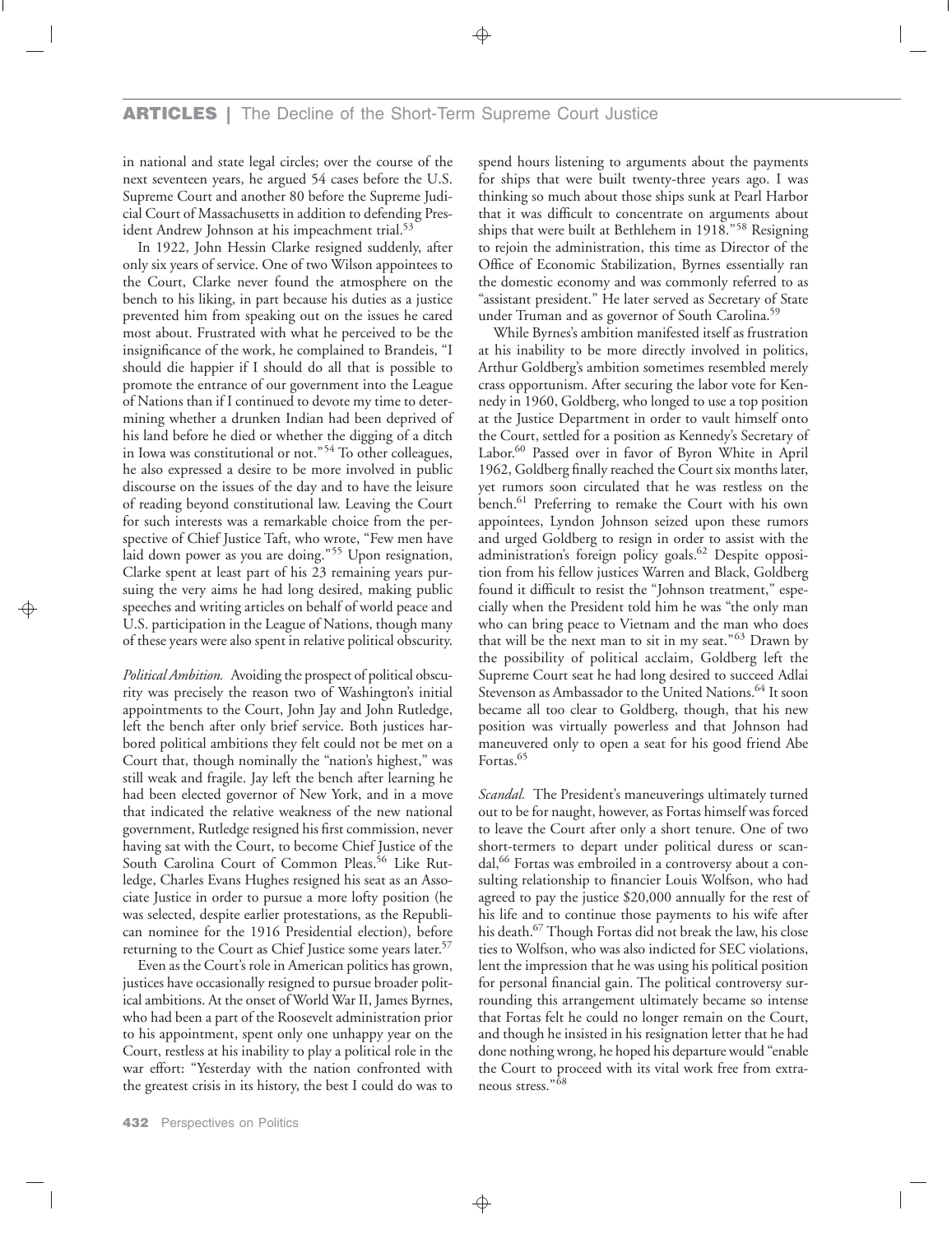#### *Why Has the Short-Term Justice Disappeared?*

From death to dissatisfaction, ambition to scandal, justices have left the Court after short service for a variety of different reasons. Though the balance of these reasons has shifted over time, the presence of these justices has remained constant—at least until the most recent period. If it is true (as we believe it is) that the short-term justice has virtually disappeared from the contemporary legal landscape, what has changed? We identify three categories of factors that may have contributed to the decline of the short-term justice: institutional, personal, and demographic.<sup>69</sup> By institutional, we mean the development of the Court and its changing role in American politics. Personal factors are related to the kinds of individuals presidents nominate to serve on the Court. Demographic changes have to do with technological and medical advances that make longer lifespans possible and reduce the likelihood of debilitating illness or untimely death. These categories are not perfectly discrete; they may overlap somewhat and influence each other in important ways. Nonetheless, they point to broad patterns that affect changing tenures at the Court. Because the institutional, personal, and demographic changes related to the decline of the short-term justice are equally likely to encourage generally longer terms of service, we grant that the changes we describe will likely lead some justices to stay on the Court longer than in the past. As we have emphasized, though, long-term justices are a regular fixture of Supreme Court politics; the historical irregularity of the present period remains the absence of the short-term justice.

By any account, the Court has experienced a dramatic transformation since the first justices took their seats on the bench.<sup>70</sup> This transformation has included structural changes in the justices' working conditions, such as the elimination of circuit-riding and the expansion of support staff (secretaries, marshals, and law clerks), as well as more favorable retirement provisions.<sup>71</sup> At the same time, while the Court's workload has decreased, the significant expansion of certiorari jurisdiction has meant that the justices' control over it has increased, thereby allowing the Court to focus its attention on constitutional issues of broad national significance.<sup>72</sup> The issues the Court takes up are often controversial and politically contested, meaning that the justices have assumed an increasingly prominent and meaningful role in core aspects of American political life. To the extent that these issues are controversial among the public and politicians alike, they are no less so among the justices. As a result, on a closely divided and ideologically polarized Court, one vote can mean the difference between upholding and striking down laws that implicate foundational constitutional and democratic values. In other words, justices, who live a relatively comfortable, well-supported lifestyle, now find themselves in a position of real power and substantial legal and social prestige with few incentives to leave early.<sup>73</sup>

The increased power and prestige of a Supreme Court seat has contributed to a highly public and politicized appointments process and legal environment.<sup>74</sup> In turn, such an environment has meant important changes in the types of individuals presidents nominate to fill Supreme Court vacancies.75 From the early periods of American history through as late as the 1950s, presidents frequently nominated individuals with either extensive political experience or explicitly political ambitions.76 In the twentieth century, a host of justices, including Hughes, Taft, Black, Douglas, Byrnes, Jackson, Warren, White, Goldberg, Fortas, and many others, fit one or both of these two "political" molds. Only since the failed Fortas nomination as Chief Justice in 1968 have presidents consistently looked away from political actors and increasingly toward professional jurists as likely nominees. As David Yalof notes, "Federal circuit court judges have become the 'darlings' of the selection process in modern times."<sup>77</sup> According to Yalof, this trend can be traced to a number of factors: appellate opinions may offer the best indicator of voting patterns on the high court; appellate judges have already withstood the scrutiny of background checks and appointments politics and as a result may have developed ties to influential senators; and finally, circuit court judges may be able to chart moderate policy stances and, unlike law professors and elected officials, avoid staking out positions on controversial issues that could create trouble during confirmation.78 The need to avoid such controversy has only intensified in the years following Reagan's failed 1987 nomination of Robert Bork, a period when appointment politics have become more public and arguably more contentious.79

Finally, any discussion of changes in Supreme Court tenure must also acknowledge the rapid technological and medical advances that have continuously extended life expectancy over the past two centuries. Since the New Deal alone, average life expectancy has increased by almost twenty years.<sup>80</sup> While some of this dramatic increase is undoubtedly the result of declining infant mortality, it is also the case that remaining life expectancies for Americans at age 65 and age 75 are increasing. $81$  The implication here is obvious: justices are able to live longer and thus serve longer.82 They are less likely to be prematurely felled by illness or disability, and preventative care has made many previously debilitating conditions either avoidable or survivable.

It is clear that these historical changes are profound. What is less clear is whether they are sufficiently thorough and durable as to mean the permanent end of the shortterm justice. With respect to the institutional developments we have described, for example, it is unlikely that we will see the return of circuit-riding, $83$  a dramatic constriction in Court staffing, or the rolling back of generous retirement provisions. It seems similarly unlikely that the Court would suddenly retreat from a more public role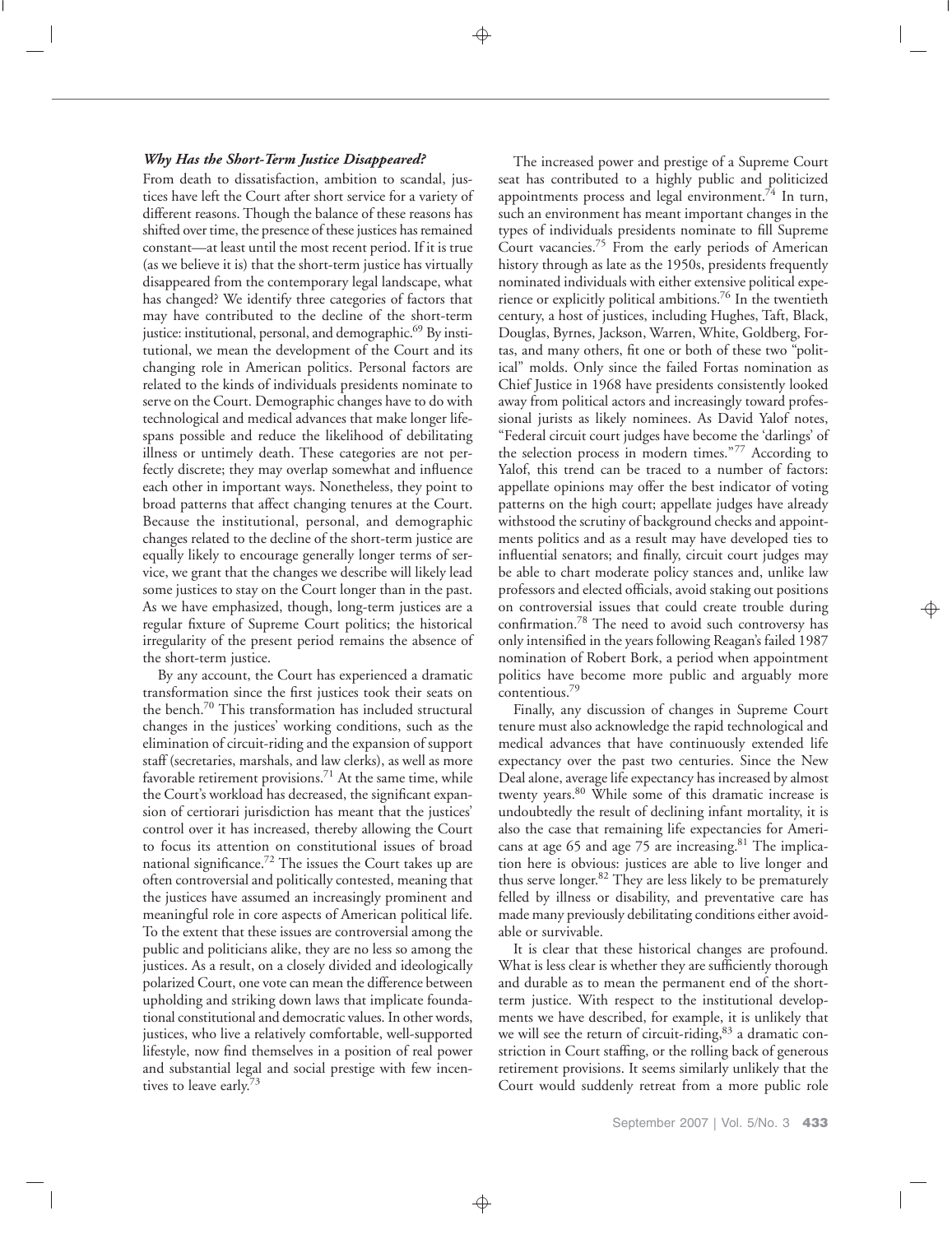## **ARTICLES |** The Decline of the Short-Term Supreme Court Justice

and step back from the controversial issues that currently engulf it. If anything, the Court arguably appears to be moving in the opposite direction, willing to wade into disputed political territory, such as presidential elections or the war on terror, more frequently. Given these factors, the prospect of a member of the Court regarding either the governorship of New York or the chief justiceship of South Carolina as a more prestigious or powerful position, as some justices have done in the Court's past, is highly implausible.<sup>84</sup> The frequent turnover that defined the Court's early years, with justices leaving for any number of "lesser" positions, seems to be gone forever.

On the other hand, while institutional changes appear entrenched, the durability of personal and demographic factors is less clear. Although it is true that presidents have increasingly turned to federal appellate judges and that all members of the current Court possessed such experience, a careful inspection of the short lists presidents considered for nearly every appointment since Fortas shows that they have also given strong consideration to other types of candidates. Before nominating Powell and Rehnquist, Nixon considered prospective justices with a variety of backgrounds, including senators and representatives from both sides of the aisle, state court judges, legal academics, and even private practitioners.<sup>85</sup> The lists of possible nominees generated by Ford and Reagan are similar, including individuals as diverse as the president of Brigham Young University, a deputy Secretary of State, and the Director of the FBI. In his search for a "home run nominee," Bill Clinton appears to have considered—and, in more than one case, perhaps even offered the nomination to—New York Governor Mario Cuomo, Secretary of the Interior and former Arizona Governor Bruce Babbitt, Secretary of Education and former South Carolina Governor Richard Riley, and Senate Majority Leader George Mitchell, among others.86 More recently, George W. Bush, citing the need for more biographical diversity on the Court, formally nominated White House counsel, former Texas lottery commissioner, and onetime Dallas city councilwoman Harriet Miers before turning to Samuel Alito after Miers requested her nomination be withdrawn.87

Our point here is not that all (or even most) justices with political backgrounds will desire to pursue political aims in other venues or become sufficiently frustrated with the political constraints of the Court's work to compel short-term service.<sup>88</sup> Rather, our claim is that, to the extent that we continue to draw Supreme Court justices from federal appellate judges, who are likely to view the Court as the crowning achievement of a judicial career (perhaps having oriented their entire lives toward the possibility of service on the high court), short-term justices are less likely.With the short lists of various presidents in mind, however, it does not take a fertile imagination to conjure the image of a Court with a substantially different membership, one that might well have led to one or more short-term appointments.

Suppose, for instance, Mario Cuomo, who on one insider account briefly accepted Clinton's offer before later reneging,89 was nominated instead of Ruth Bader Ginsburg. At the time Clinton considered him, Cuomo was over sixty years of age and had already served in public life for more than two decades. Given his age, his apparent reticence in pursuing the presidency, $90$  and his subsequent virtual disappearance from the national spotlight, it is well within the realm of possibility that a Justice Cuomo would have served only a few years before retiring to private life. Moreover, given that Cuomo apparently and ironically chose the governorship of New York, a position he would soon lose, over the Supreme Court of the United States, it is not clear that this life-long politician and three-term executive would have enjoyed an institution simultaneously known for its distance from the people and its rhetorical constraint. While we do not want to tread long in the realm of fantasy, we nonetheless think it is both instructive and revealing to contemplate a Court populated by Mario Cuomo, Orrin Hatch, and Harriet Miers as opposed to Ruth Bader Ginsburg, Anthony Kennedy, and Samuel Alito. Given that each of these hypothetical justices was strongly considered for a seat on the Supreme Court, the prospect need not stretch the imagination—nor should the prospect of any of those three retiring after a short period of service. The point is that appointment politics are not so thoroughly dominated by federal appellate judges as to rule out candidates of differing backgrounds from consideration; indeed, with no sign of an end in the politicization of appointments, one might reasonably expect a future president to draw on senatorial courtesy and nominate a member of that body to serve on the Court.

Our third category of factors—technological and medical advancements that lead to increased lifespan and other demographic changes—is no more likely to eradicate the short-term justice than the personal factors we have just described. While a number of deaths in rapid succession would be surprising, it is nonetheless the case that even fast advancing medical technology cannot prevent all sources of debilitation and disease. In recent years, for example, several members of the Court have struggled with serious illness, including breast cancer, colon cancer, and thyroid cancer. Any of these or myriad other illnesses or accidents could still befall any member of the Court at any time. Put simply, short-term justices due to premature death or disability may be less likely than at any point in the past, but they are far from inconceivable.

In this section, we have offered three possible reasons for the decline of the short-term justice but have argued that two of these reasons are not insuperable barriers to future short-termers. We thus speculate that the shortterm justice may merely be in temporary hiding, rather than permanently extinct. At present, it is still too early to tell whether the absence of the short-term justice on the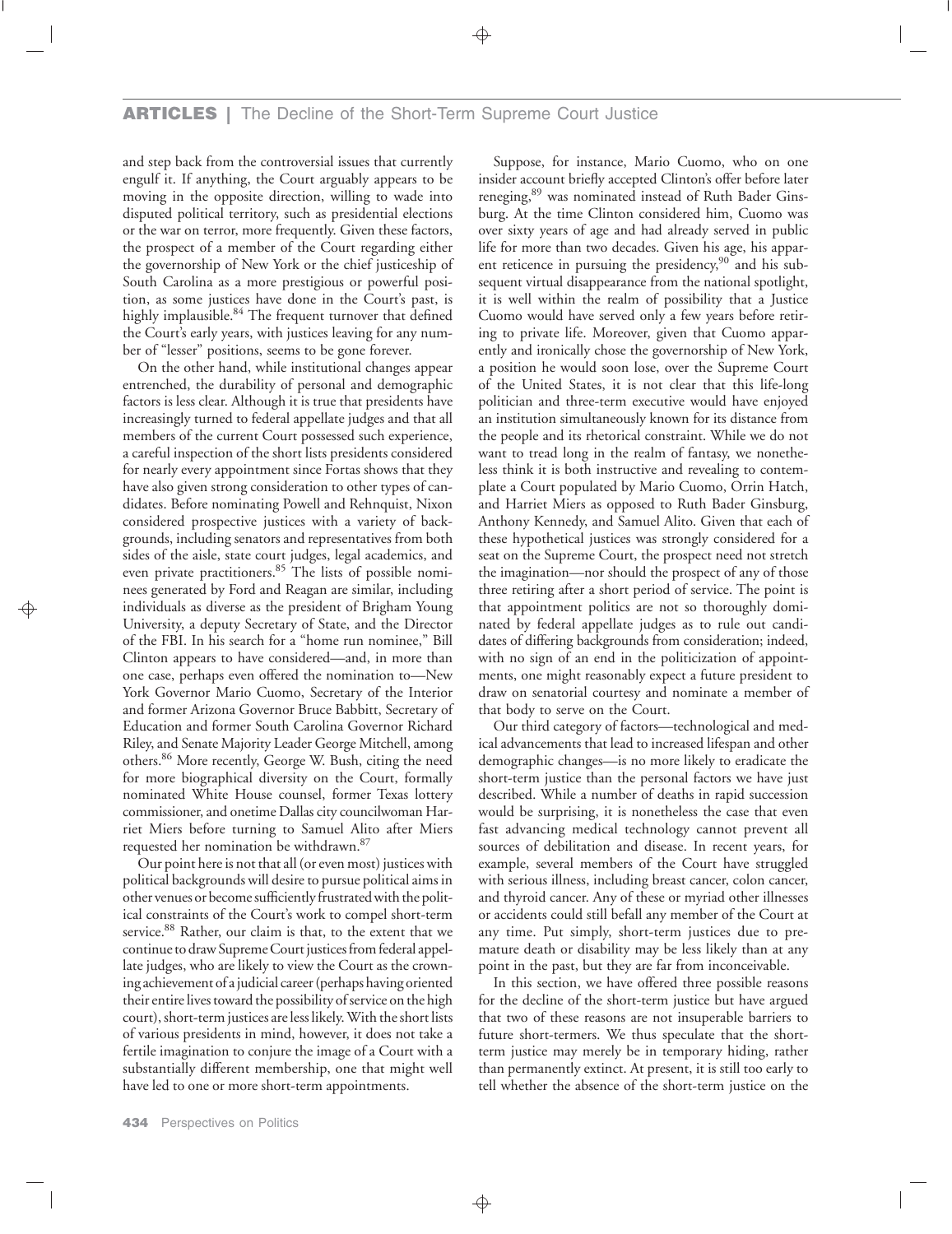Rehnquist (and now Roberts) Court is an exception or the new historical rule.

## **The Short-Term Justice and Constitutional Democracy**

To this point, our aim has been to outline the empirical facts relating to the short-term justice. We have not yet discussed the normative implications of the presence or absence of short-termers on the Court. In this section, we consider, from the perspective of democratic and constitutional theory, a number of potential gains and losses associated with the short-term justice. We find three plausible reasons to favor the return of the short-term justice on the Court: achieving increased democratic responsiveness, avoiding political brinksmanship, and bringing youth and increased energy to the Court. Against each of these reasons, however, we find persuasive counterarguments, both normative and empirical. As a result, we are not convinced that the decline of the short-term justice is a political phenomenon we should bemoan.

#### *Democracy*

Arguments about length of tenure among Supreme Court justices often assert that frequent rotation in office leads to greater democratic accountability.<sup>91</sup> This argument is directly relevant to the short-term justice. On this view, democracy is enhanced when Court decisions are in harmony with current, rather than temporally delayed, majorities. In this sense, shorter terms in office mean more opportunities for current leaders to nominate justices who reflect the attitudes and sensibilities of their party and constituents. By representing the contemporary will of the people, justices are therefore able to avoid the familiar constitutional problem of the "dead hand of the past."<sup>92</sup> Presumably, then, Court decisions will be more responsive to present popular will when short-term justices are a regular feature of the system, at least to the extent that the attitudinal model correctly describes the behavior of justices on the Court.<sup>93</sup> Justices who serve for only a brief period may also be more humble about the powers of their office and less vulnerable to the temptations of judicial supremacy or the arbitrary wielding of judicial power.

The normative problem with such a conception is that it presumes a strictly majoritarian view of American constitutional democracy.<sup>94</sup> Under such a view, the Court, whenever it strikes down the enactment of a popularly elected branch, cannot help but act in a countermajoritarian fashion. Yet, as Christopher Eisgruber has detailed, our constitutional democracy is far from purely majoritarian—instead, it is rife with quasi- and even purportedly counter-majoritarian features.<sup>95</sup> The key question, then, is not *whether* the Court is accountable, but *to whom* or *to what* it is accountable.<sup>96</sup> On Eisgruber's account, American democracy is to be understood as selfgovernment by the people as a whole, rather than by some subsection thereof. Unlike the majoritarian conception, which seeks responsiveness, but only of a limited type (that is, from the majority of voters to elected representatives), an emphasis on self-government demands that national institutions serve all the people. The Court's power of judicial review, then, is not a means to thwart the democratic process, but instead a tool to help enable it.<sup>97</sup> The extent to which the Court is either democratic or responsive has less to do with whether or not justices are in line with the Gallup Poll (or nominated by contemporary elected officials, for that matter) than with whether the Court, the arbiter of a great many moral issues, resolves disputes impartially while preserving space for citizens to govern themselves. The Court may, therefore, enhance democracy even as it frustrates majorities.98 On this line of thinking, frequent rotation in office is inapposite to the democratic character (or lack thereof ) of the Supreme Court. Similarly, originalists—who presumably do not accept Eisgruber's argument about the democratic role of the Court—should find little comfort in frequent turnover on the Court. Whether or not one interprets the Constitution in light of Founding commitments has little, if anything, to do with the pace of turnover.

Moreover, as an empirical matter, it is not clear that the dead hand of the past has ever controlled the Court for an extended period of time. The literature on constitutional revolutions makes clear that the Court cannot long withstand substantial changes in the governing coalition.<sup>99</sup> At several moments in American history, the Court has been either indifferent or outright hostile to the prevailing ideology, but in each case, constitutional change (broadly construed) has been on the horizon. To paraphrase Robert McCloskey, the Court seldom forges far ahead or falls far behind the nation as a whole.<sup>100</sup> Two instances in the twentieth century alone provide empirical support for McCloskey's aphorism.<sup>101</sup> From 1932 to 1936, for example, the Court frustrated Franklin Delano Roosevelt's attempts to revitalize the national economy by striking down key aspects of the New Deal program.<sup>102</sup> Similarly, throughout much of the 1960s, the Warren Court's decisions on school prayer, criminal procedure, and freedom of speech infuriated not just Republicans but citizens from across the political spectrum who felt that the Court was attacking God, coddling criminals, and condoning smut.<sup>103</sup> In both cases, the Court came into line with prevailing opinion to a substantial extent after only a brief period of recalcitrance.

Can we attribute such movement simply to the presence of short-term justices? The evidence here is mixed. With regard to the New Deal, the only short-term justice who joined the Court prior to 1932 and left a vacancy for FDR to fill was Benjamin Cardozo, who despite being a Hoover appointee, already voted with the Court's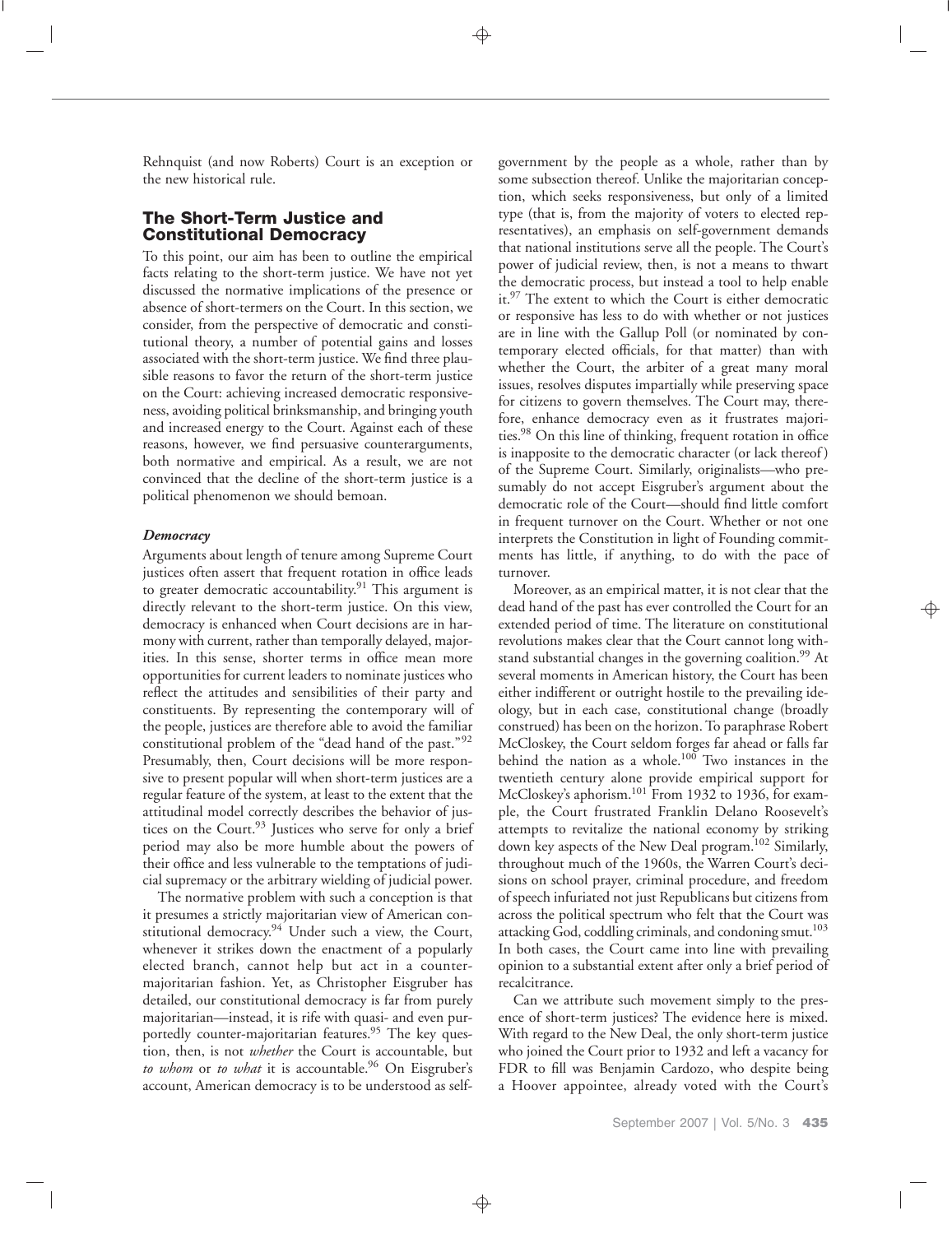progressive wing. Since Cardozo's death only allowed FDR to replace one pro-New Deal vote (Cardozo) with another (Felix Frankfurter), it cannot be argued that the shortterm justice was responsible for the constitutional revolution. In the case of the Warren Court, Lyndon Johnson's attempt to extend Great Society sensibilities beyond his presidency ultimately ended in two new votes for Nixon appointees. Only one of these appointees (Harry Blackmun) was the result of a short-term justice (Abe Fortas) leaving the Court.<sup>104</sup> And in retrospect, even in Blackmun's case, it is not entirely clear that his voting history was substantially different than Fortas's might have been.<sup>105</sup> It seems dubious, therefore, to highlight the short-term justice as the key to democratic responsiveness overcoming judicial intransigence.

#### *Politicization*

Another potential benefit of short-term justices is that more frequent turnover may lower the stakes for each appointment, thereby depoliticizing the appointments process. Calabresi and Lindgren assert that the current system is dysfunctional because confirmation battles have become so bitter as to harm the dignity of the Court.<sup>106</sup> More frequent appointments, the argument goes, would make political actors less anxious about when the next appointment might come and less frightened by the prospect of allowing one president to shape the Court (and, in turn, the law) for multiple generations. By extension, therefore, short-term justices might reduce the intensity and ugliness of current confirmation battles by reassuring elected officials that they will have several opportunities to shape the Court and correct potential mistakes—or, in other words, several opportunities to make the Court more accountable to political will.

While we agree that the increasing politicization of the appointments process is worrisome,<sup>107</sup> it is not altogether clear that more frequent vacancies are the solution. In fact, one might imagine that rather than simply reducing the stakes for each appointment, an abundance of shortterm justices would create a perpetual cycle of messy, divisive appointment politics. Embroiling the Court in interestgroup warfare on a regular basis risks turning an institution committed to the principles of higher lawmaking into a mere tool of partisan politics. Stephen Burbank argues, for example, that "treating courts as part, not just of a political system, but of ordinary politics . . . should concern not just law professors and political scientists, but the general public. For in such a system, law could be seen as nothing more than ordinary politics, and judicial independence could become a junior partner to judicial accountability."<sup>108</sup> Few deny that the Court is a political institution, but there are different ways in which it might be considered political, and there is normative value in distinguishing between the Court's involvement in the

"high" politics of weighing competing values and principles and other branches' involvement in the "low" politics of wrestling over power and partisan control.<sup>109</sup> For this reason, it is not at all clear that more appointments would mean a Court that fulfills its constitutional role more effectively. Political science research has clearly found, for example, that the bitter back-and-forth of partisan politics in Congress is precisely what turns citizens off to the political system.<sup>110</sup> Opinion polling has frequently shown that the Court is one of the more esteemed institutions in American society, and it seems reasonable to assume that such esteem is, in no small part, a function of the fact that it is regarded as being "above the fray."<sup>111</sup>

In addition, it is possible that the politicization of the appointments process is less a function of the pace of appointments than of who is being nominated to replace whom.<sup>112</sup> For instance, the fight over the confirmation of John Roberts, who was tapped to replace a justice with apparently similar ideological commitments, was somewhat less contentious than that of Samuel Alito, who was perceived to be a conservative replacement for a relatively moderate Justice O'Connor. In other words, it is attempts to shift the balance of power on the Court that cause political actors, including members of the Senate and outside interest groups, to mobilize for a pitched battle.<sup>113</sup> Given the inherent unpredictability of when short-term justices will retire, there is a greater chance that such justices will pose a threat to the ideological status quo on the Court. Especially to the extent that we continue to see party alternation in the White House, retirements after only a short period of service may increase the possibility that the president of one party will replace justices appointed by presidents from another. As a result, longterm service by justices who strategically plan retirement based on partisan considerations may, in fact, militate against, rather than further inflame, nasty appointment battles.

#### *Energy*

A final possible benefit of short-term tenures is the infusion of greater vigor and youthful energy. When justices stay on the Court for exceptionally long periods of time, they may become vulnerable to two weaknesses. First, long tenures often carry justices into advanced age where their mental acuity may be diminished. Such "mental decrepitude" is widely believed to have characterized the final years of the tenures of both William O. Douglas and Thurgood Marshall, for example.<sup>114</sup> Second, justices who have grown accustomed to thinking about issues in a particular way may become overly rigid in their approach to the law, working from a kind of "intellectual autopilot" in which they neglect to consider each case with the open-mindedness we expect from officers of the Court.115 To the extent that short-term justices come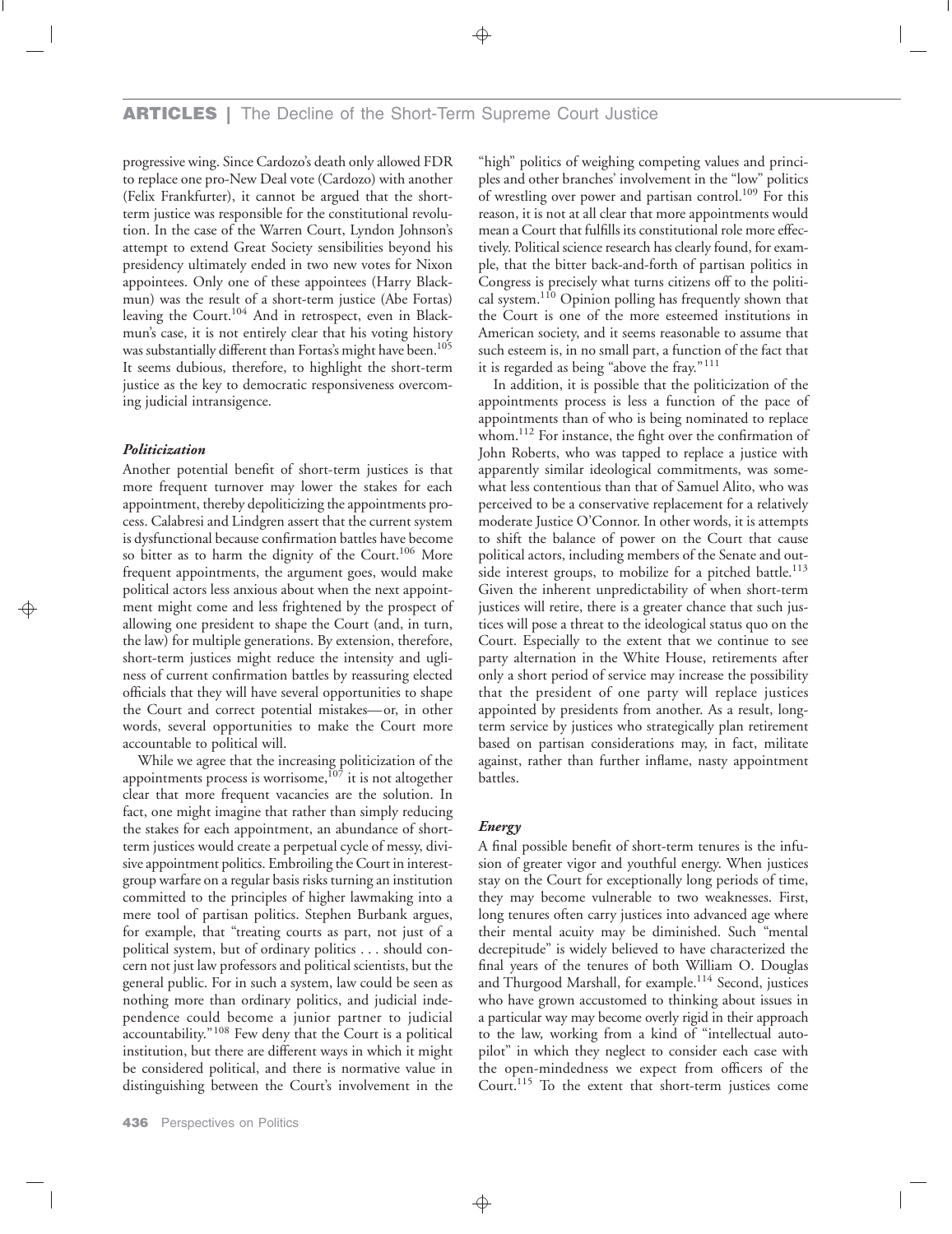and go from the Court with greater rapidity, they may bring an increased measure of intellectual freshness and creativity.

First, granting that mental decrepitude can hamper the Court's functioning, we concede David Garrow's point that mental and physical decline has characterized some of the Court's greatest justices toward the end of their tenures.<sup>116</sup> But we also note, with considerable support from Garrow's own examples, that mental illness can afflict justices of any age or length of tenure. That is to say, depression, illness, or other debilitating disorders may afflict the young as well as the old and can strike those who have served on the Court for a short period of time as well as for a long period of time. In this way, mental disease, troublesome as it may be, is a problem distinct from length of service. Reforms designed to prevent the former should not conflate it with the latter. Just as we can find examples of young or relatively new justices who fall victim to physical or mental difficulties, so too is the Court's history replete with examples of long-serving justices over 70 years of age who seemed to be at the peak of their intellectual capabilities. To the extent that the problem is justices who can no longer discharge their constitutional duties, a mechanism for removal in cases of incapacity seems preferable to more general term or age limits.

Second, it is not clear that the values of energy and vigor trump other values that might be lost if short-term justices were to become a more regular part of our system. In terms of the Court's functioning, it seems desirable that justices serve long enough to move beyond the learning curve to the greater productivity and workload efficiency that comes with experience. Experience on the bench can also allow justices to develop expertise in particular areas of the law over the course of time, thereby making intellectual division of labor both more convenient and more feasible. Such intellectual maturity is no doubt a value for the wise administration of justice. Additionally, when justices serve together for more than a few years, the nation benefits from two types of stability. First, there is the emergence of a kind of camaraderie that, even when justices disagree vehemently about issues of law, can help to preserve the cordial relations that contribute to institutional legitimacy. $117$ The justices themselves often talk about friendships that bridge jurisprudential difference. Justices Ginsburg and Scalia, who disagree often on matters of law, are reputed to be quite good friends, for example. More to the point, nearly all the justices referred to a shared sense of purpose as integral to their surviving the fury over their decision in *Bush* v. *Gore.* Second, the law itself may be more stable when frequent appointments do not give rise to increased opportunities to reconsider precedent. Given the fundamental importance of predictability and the danger of perceived arbitrariness, slow turnover on the Court, which in turn contributes to more measured turnover in the law, may be a signal virtue. $118$ 

Even if one rejects these arguments, however, the empirical facts simply do not support the case that the shortterm justice adds increased intellectual vitality or brings a host of new ideas. More often, short-termers have been defined by their boredom and their frustration with the Court as an institution. As a result, they are a fairly undistinguished lot, suggesting that it requires more than a few years time to make a lasting jurisprudential mark. Indeed, the ratings of judicial greatness, though certainly subjective and of limited utility, seem to bear out this inference.119 Short-termers such as Howell Jackson and John Hessin Clarke rarely even break into the ranks of "average" justices. By contrast, many of the justices considered "great" or "near great," including John Marshall, Oliver Wendell Holmes, and William Brennan, have been some of our longest-serving.120

In short, we are doubtful that any of the values we have discussed—an increase in democratic accountability, in reasoned debate about appointments, or in the youthful vigor of the Court itself—are likely to result from an increase in the number of short-termers. We are convinced that when weighed against the normative losses that might accompany frequent turnover, the case for short-term justices becomes substantially less persuasive.

## **Conclusion**

We began this article by talking about the recent slate of proposals for ending lifetime tenure on the Court. After our introduction, however, we have scarcely given these proposals consideration. Part of the reason we have seemingly ignored them is that that they have certainly ignored the short-term justice. Since their empirical treatments do not adequately recognize the historical irregularities we identify, their proposals cannot help but miss the point. To the extent that there is a pattern in the length of Supreme Court tenures, it is less an increasing number of excessively long tenures than a decreasing number of relatively short ones. As we have detailed, it is simply too early to conclude that the decline of the short-term justice is a deep constitutional problem that requires a dramatic solution. Even if we were to regard it as such a problem, it is abundantly clear that the solutions thus far proposed by law professors are not adequately tailored to address it. Eighteen-year terms, as proposed by Carrington and Cramton for example, are still more than twice the length of what we have defined as short-term.

We are not claiming that the system will never be in need of modification. Like others, we worry about an overly politicized appointments process and about the dangers of mental decrepitude. We are similarly sensitive to the Court's unique role in our system of constitutional democracy. However, without more historical evidence to prove that the Rehnquist Court's lack of short-term justices is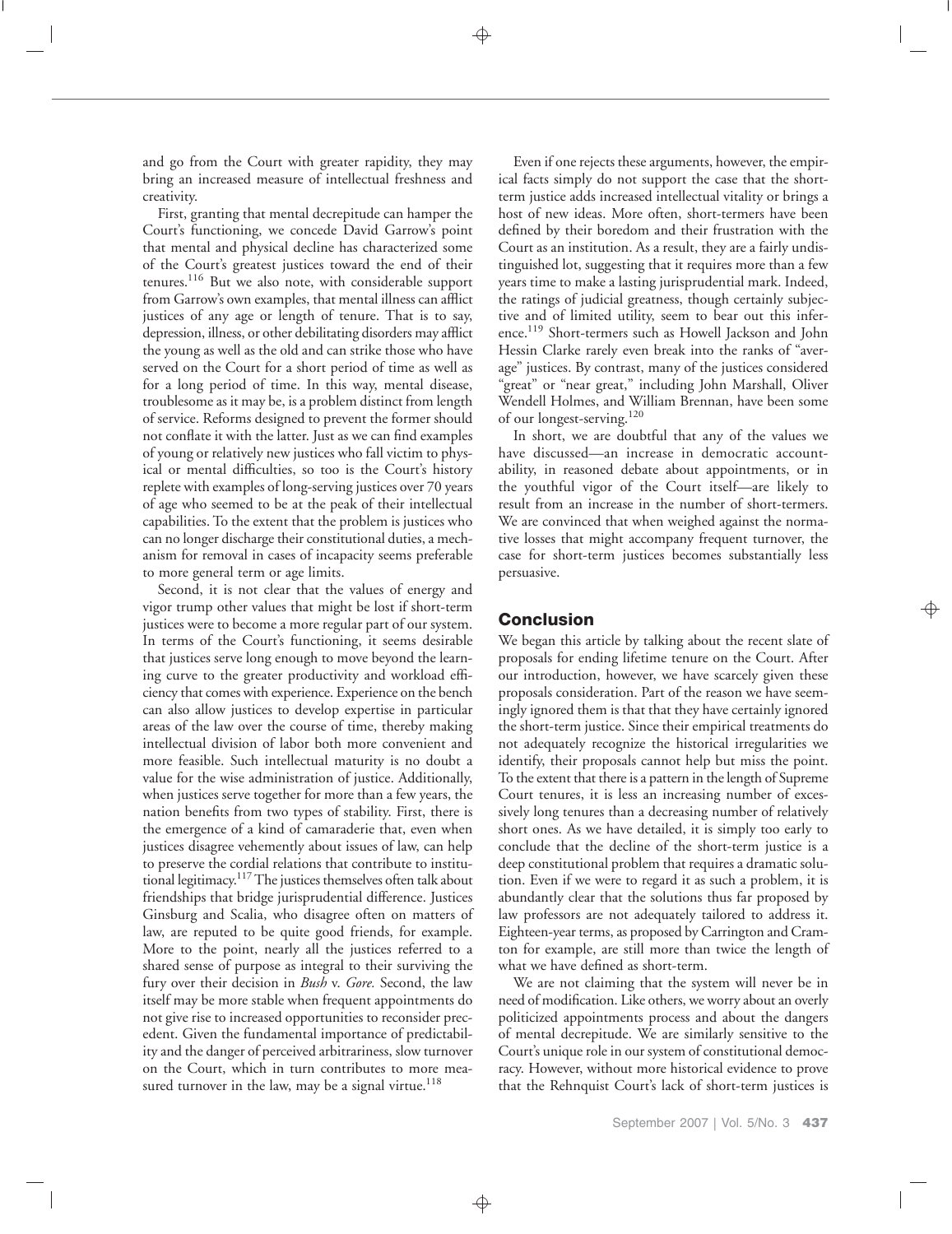something other than an aberration, we urge caution and above all, a more careful consideration of the empirical facts—before abolishing a long-standing feature of constitutional politics in America.

## **Notes**

- 1 Calabresi and Lindgren 2006; Carrington and Cramton 2006.
- 2 For normative critiques, see Burbank 2006; Farnsworth 2005; Stras and Scott 2006. For empirical analyses, see Atkinson 1999; McGuire 2005; Ward 2003; Stras and Scott 2007.
- 3 Greenhouse 2005; Mauro 2005; Taylor 2005. For a wide array of views, see Cramton and Carrington 2006.
- 4 Carrington and Cramton 2006, 3.
- 5 Calabresi and Lindgren 2006, 778–779.
- 6 Carrington and Cramton 2006, 4. The phenomenon of "strategic retirements" has been widely debated in the judicial politics literature. See, for instance, Hagle 1993; Spriggs and Wahlbeck 1995; Squire 1988; Zorn and Van Winkle 2000.
- 7 Calabresi and Lindgren 2006; Dean 2001; Garrow 2000.
- 8 Among other things, Stras and Scott (2007) argue that Calabresi and Lindgren (2006) exaggerate the size of recent increases in mean tenure because of both a "period-selection problem" and a "date-ofobservation problem." Stras and Scott show that the choice of periods (10, 15, 30, 40, or 50-year periods) for analyzing mean tenure makes an important difference in whether recent increases in tenure are seen as "dramatic" and "unprecedented." Similarly, they demonstrate that treating justice tenures as an observation at the year of appointment, instead of year of departure, also affects the shape of the mean tenure curve. Our findings regarding the decline of the short-term justice hold regardless of choice of periods or date of observation.
- 9 McGuire 2005, 8–9.
- 10 Ibid., 9.
- 11 Ibid., 14.
- 12 The most striking insight to emerge from a comparison of the two camps is how differently they interpret the same data. In some cases, these differences are simply a matter of either computation or periodization (Stras and Scott 2007). In other cases, they are a function of differences in emphasis and approach. While McGuire (2005) is primarily concerned about understanding trends in their historical and demographic contexts, for example, Calabresi and Lindgren (2006) are more inclined to treat the Court in isolation.
- 13 Orren and Skowronek 2004; Pierson 2004.
- 14 This calculation and all subsequent analysis excludes Chief Justice Roberts and Justice Alito, who had served 16 months and 12 months, respectively, at the time of this writing. Including these two newcomers to the bench would have biased our definition of short-termers downward.
- 15 This rounding results in the inclusion of only one additional justice: Stanley Matthews, who served approximately 7.87 years. It is also worth noting that John Campbell, who served 8.07 years, is excluded from our count.
- 16 Service of more than 30.9 years places a justice in the top decile of tenure length.
- 17 In his history of "mental decrepitude" on the Court, Garrow (2000) argues that the long tradition of extended service is precisely the reason term limits of some sort are necessary. We treat this claim in the second part of our argument.
- 18 Following the advice of Stras and Scott, who argue that a robust trend in tenure "should [be] clear regardless of the decision about when each observation is 'counted'" (2007, 19–20), we also calculated these figures by justices who began service in each period. Whether we calculate by beginning or end of service, our basic findings are unchanged: short-term service has dropped precipitously in themost recent period.
- 19 One might object that figure 1 gives a misleading sense of the drop in short-term justices because our choice of periods essentially sets the Burger and Rehnquist Courts apart. See the vigorous debate between Stras and Scott (2007) and Calabresi and Lindgren (2006) for a full discussion of various possibilities for periodization. While we concede that periodization matters a great deal in discerning patterns over time, it is nonetheless the case that under any reasonable periodization scheme, we have seen a dramatic drop in the number of short-term justices. We explored several possible ways of periodizing the Court's history, using the literature on political time (Skowronek 1997), critical elections (Burnham 1970; Mayhew 2002; Sundquist 1983), and constitutional revolutions (Ackerman 1991; Balkin and Levinson 2001). We also experimented with moving averages (Calabresi and Lindgren 2006) and other alternatives (Stras and Scott 2007). In the end, we chose to follow the scheme of Calabresi and Lindgren, in part to make comparisons with their findings somewhat more straightforward. In addition to the virtue of having relatively equal numbers of years in each period, this scheme also includes one commonly accepted "critical election" in each period.
- 20 Circuit-riding was the eighteenth and nineteenth century practice of sending Supreme Court justices to sit on cases in the circuit courts, the intermediate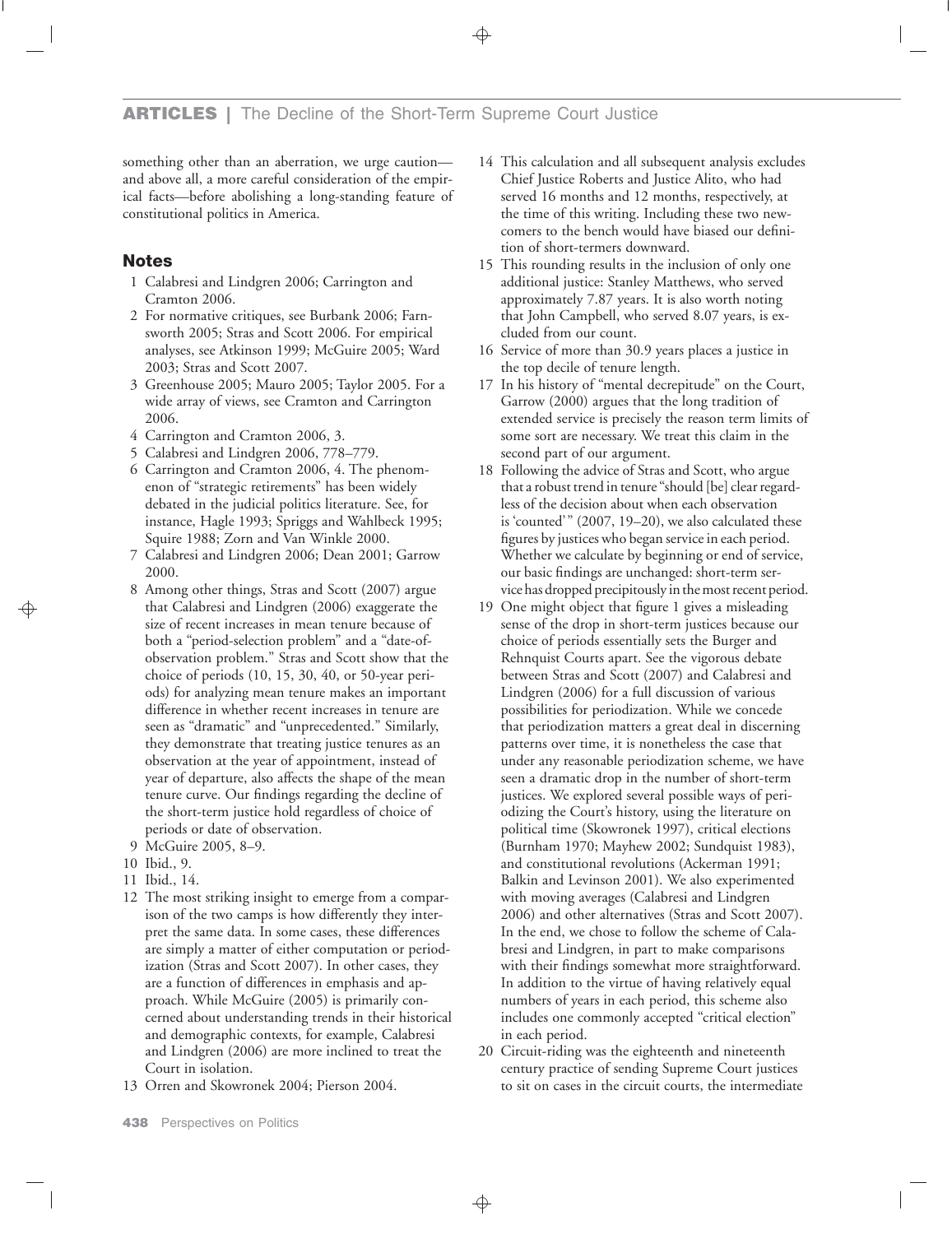level of the federal judicial hierarchy. For a thorough history of the practice, see Glick 2003.

- 21 Ward 2003.
- 22 McCloskey 2005.
- 23 Several observers of Court history (Vining, Zorn, and Smelcer 2006; Ward 2003) have noted that death is the most frequent reason for departure from the bench during this period. This is true for all justices, regardless of length of service.
- 24 William Henry Moody, who was only 56 years old at the end of his tenure, had what was described as acute rheumatism, and Congress passed a special statute granting him early retirement due to disability (Atkinson 1999, 80; Ward 2003, 106).
- 25 The "Rule of 80" was first instituted in 1869. It allowed all federal judges whose age and years of service totaled 80 (provided a minimum of 10 years of service) to retire with full pensions as early as age 70. The Retirement Acts of 1937 and 1954 substantially improved and regularized retirement incentives. The former allowed justices to move to "senior status," which permitted those who met the retirement qualifications to continue to perform judicial duties and take part in lower court decisions rather than resigning, and the latter allowed justices to retire at age 65 with 15 years of service in the federal judiciary or at age 70 with 10 years of service, while still retaining their full salary at the time of their retirement for the remainder of their lives (Epstein et al. 1994; Ward 2003).
- 26 Covitz 2006; Ward 2002.
- 27 As detailed above, short-term justices are those whose tenures lasted less than 8 years; medium-term justices are those whose tenures lasted between 8 and 23.5 years; long-term justices are those whose tenures lasted more than 23.5 years. The Court's current justices, with the exception of Roberts and Alito (who are excluded), are categorized based on length of tenure so far. The only current justice who has already reached long-term status is John Paul Stevens; all others are medium-termers.
- 28 The four Lincoln appointees—Noah Swayne, Samuel Miller, David Davis, and Stephen Field—served 19, 28, 15, and 34 years respectively. During this time, Buchanan's one appointee served 23 years, one of Grant's appointees served 22 years, and John Marshall Harlan, a Hayes appointee who came to the Court immediately prior to William Woods, served 34 years.
- 29 Unlike the period between Curtis and Woods, when three justices completed tenures of between eight and ten years, the thirty-six years since the end of the Warren Court has lacked a single justice who comes close to our definition of short-term. Indeed, Lewis Powell's 15.5 year tenure is the shortest of the

contemporary era (not counting currently serving justices).

- 30 We also computed median tenure in each period and found nearly identical results. Whether one computes means or medians, the last period is an outlier.
- 31 Of course, the upper line is merely an estimate of what mean tenures would have been had all shorttermers been removed—or in other words, if the short-termers had served tenures equal to the mean of non-short-term tenures in each period.
- 32 Moreover, the present period's average is inflated (and the previous period's average deflated) by a quirk in our periodization scheme. Justices Douglas and Black, the first and third longest-serving justices in history, both end their service in the early 1970s. They are two of only three justices whose service extends across three of our thirty-year periods. ( John Marshall Harlan, who joined the Court in 1877 and departed in 1911, is the third.) In other words, average tenure in the current period is skewed by two justices who are extreme outliers in length of service. With only slightly shorter terms of service or slight modifications to our periodization parameters, their tenures would have counted in the previous period, thereby reducing the perceived post-1970 increase.
- 33 This is simply an estimate extrapolated from the minimum and maximum effects of short-term justices in previous periods.
- 34 Because many of the other justices who retired during this period served exceedingly long terms, Justice Stevens would have to serve well into his 90s in order to increase the mean length of tenure by a substantial amount. Among the retirements in this period are Hugo Black (34 years), William O. Douglas (just under 37 years), William Brennan (nearly 34 years), Byron White (31 years), and William Rehnquist (more than 33 years).
- 35 Given Justice Thomas's previous statements, such a prospect does not necessarily seem unlikely. In 1994, for example, Thomas remarked, "I'm going to be here for 40 years. For those who don't like it, get over it" (Biskupic 1994; quoted in Zorn and Van Winkle 2000, 145).
- 36 See also McGuire 2005.
- 37 Among these other trends are the number of longterm justices, the length of long-term service, the average age at appointment, and as McGuire (2005) asserts, the length of justice tenure as a percentage of average American lifespan.
- 38 We omit a potential fifth category of "justices" those who were nominated and confirmed but, for one reason or another, declined to serve. The website for the United States Senate lists 7 individuals in this category but offers evidence of an actual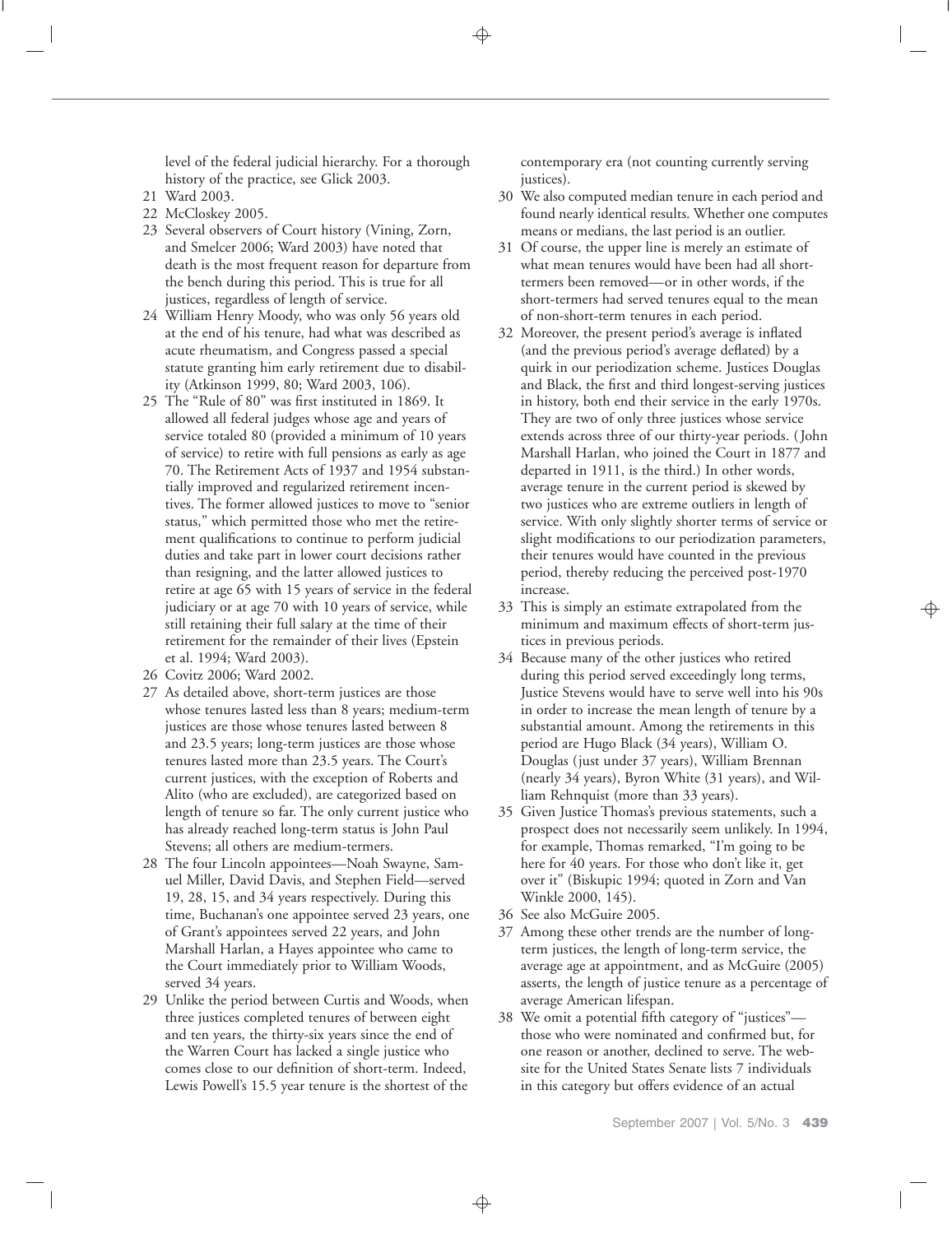confirmation vote for only two—William Smith (1837) and Roscoe Conkling (1882) (http:// www.senate.gov/pagelayout/reference/nominations/ Nominations.htm#confirmed). We do not include these "justices" in our data, in part because we count tenure as beginning at the oath of office.

- 39 There are 28 individuals who served short terms on the Court but 29 instances of short tenure. This is because John Rutledge is counted twice, once for each non-consecutive term he served on the Court, each of which fits our definition of short-term. Charles Evans Hughes also served two nonconsecutive terms on the Court, but only one of them—his appointment as Associate Justice from 1910–1916—meets our definition of short-term. As a general rule, we treat non-consecutive appointments as separate terms of service, but we treat elevations from Associate Justice to Chief Justice as a continuous term of service. We do this because in the latter case, the justice remains in office, even if sitting in a different chair with increased responsibilities. Thus, Harlan Fiske Stone is counted as having one uninterrupted tenure of 21 years, rather than two separate tenures of sixteen years as Associate Justice and five as Chief Justice.
- 40 For letters detailing John Jay's experience riding circuit, see Freeman 2006.
- 41 Quoted in Atkinson 1999, 20.
- 42 Atkinson 1999, 19–20; Ward 2003, 38–39.
- 43 Quoted in Ward 2003, 161.
- 44 Atkinson 1999, 122–125; Garrow 2000, 1044– 1045; Ward 2003, 161–162.
- 45 Quoted in Ward 2003, 165.
- 46 Atkinson 1999, 127–132; Garrow 2000, 1045– 1050; Ward 2003, 164–165.
- 47 That is, those not in "imminent danger of sudden death" (Ward 2003, 48).
- 48 Johnson was also ill for at least part of one of his two terms on the Court, and his resignation letter cited illness, age, and circuit-riding as contributing factors in his decision to step down (Ward 2003, 23).
- 49 Atkinson 1999, 15–16.
- 50 Work by political scientists Christopher Zorn and Steven Van Winkle (2000) suggests that frustrations with the direction of Court policy were not unique to Curtis. Zorn and Van Winkle show evidence that justices who find themselves on the losing side of Court decisions, writing proportionally more dissents, are also more likely to retire.
- 51 Quoted in Ward 2003, 54.
- 52 Quoted in Ward 2003, 52. Our point here is not about the difference between the justices' salaries and private practice possibilities—the gap between those two remains large—but the absolute level of

support. Today, justices enjoy a financially secure, if not exceptionally affluent, lifestyle.

- 53 Atkinson 1999, 36–37.
- 54 Quoted in Atkinson 1999, 90.
- 55 Quoted in Ward 2003, 115.
- 56 Rutledge did participate in circuit duties for approximately two years. Four years later, after lobbying President Washington intensely for the Chief Justiceship vacated by John Jay, Rutledge returned to the Court briefly with a recess appointment but was rejected by the Senate.
- 57 Atkinson 1999, 12–15, 88–89; Ward 2003, 33–35, 110–112.
- 58 Quoted in Ward 2003, 143.
- 59 Atkinson 1999, 117–119; Ward 2003, 142–143.
- 60 Yalof 1999, 72–73.
- 61 Ward 2003, 169.
- 62 This was not the only instance in which Johnson attempted to induce a resignation in order to facilitate a new appointment. When, in advance of the 1968 election, Johnson sought to appeal to African-American voters by appointing Thurgood Marshall to the Court, he named Ramsey Clark his Attorney General in order to force the resignation of Ramsey's father, Justice Tom Clark (Covitz 2006; Ward 2002).
- 63 Quoted in Ward 2003, 169.
- 64 The resignation prompted a variety of rumors in Washington. Some whispered that Goldberg was promised a spot on the presidential ticket; others suggested Johnson threatened to reveal information connecting Goldberg to possible financial improprieties during his service as Secretary of Labor (Atkinson 1999, 134–135; Ward 2003, 169). Goldberg explained the decision as follows: "Nobody can twist the arm of a Supreme Court Justice . . . We were in a war in Vietnam. I had an exaggerated opinion of my own capacities. I thought I could persuade Johnson that we were fighting the wrong war in the wrong place" (quoted in Ward 2003, 169).
- 65 Goldberg found Fortas in his way once again when Earl Warren retired as Chief Justice and recommended Goldberg as his replacement. By that point, however, Goldberg's disagreements with Johnson over Vietnam made a return to the bench impossible, so Johnson nominated Fortas instead.
- 66 The other was John Rutledge, whose recess appointment as Chief Justice was rejected by the Senate just five months after he took office. For an analysis of failed Supreme Court nominations, see Whittington 2007.
- 67 Atkinson 1999, 140–142; Ward 2003, 173–175. Fortas's troubles were foreshadowed during his failed nomination as Chief Justice in 1968, when he was accused of accepting \$15,000 to teach a summer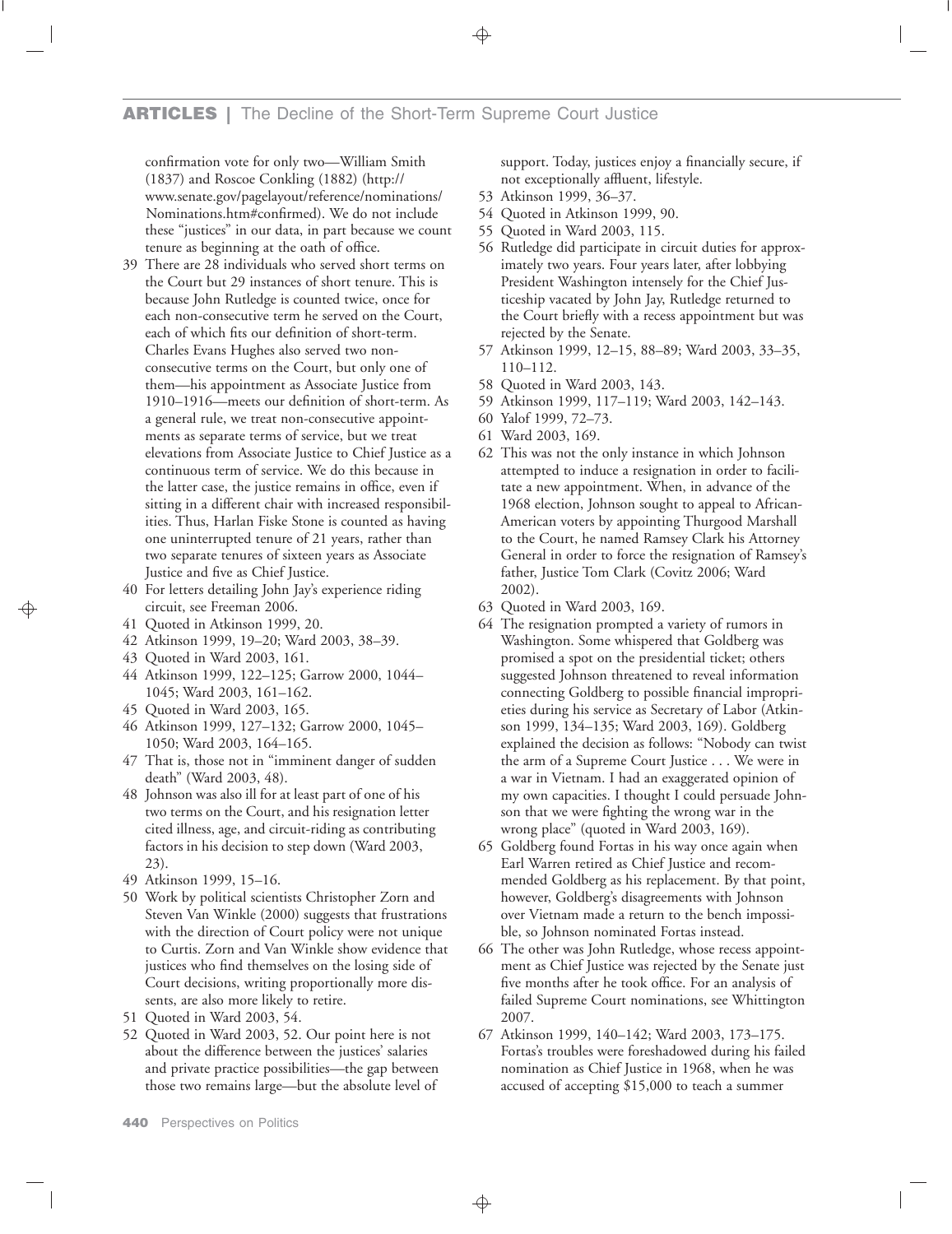seminar at American University, with much of the money coming from private donors whose interests were linked to cases before the Court.

- 68 Quoted in Ward 2003, 174.
- 69 Though we developed our categories independently, we note the similarity to Zorn and Van Winkle's (2000) three broad classes of influences on Supreme Court vacancies: personal considerations, institutional context, and political influences.
- 70 Gillman and Clayton 1999; McCloskey 2005; McGuire 2004; O'Brien 2000.
- 71 Ward 2003; Ward and Weiden 2006. As Ward (2003) details, these retirement provisions are often enacted for partisan purposes—specifically, for legislators to encourage justices of the opposite party to leave the bench.
- 72 Calabresi and Lindgren 2006; Caspar and Posner 1976; Pacelle 1991; Perry 1991; Provine 1980. For a recent discussion of the Roberts Court's caseload, see Greenhouse 2006.
- 73 Moreover, to the extent that individual justices are ideologically consistent across a range of legal issue areas, instead of conservative on some and liberal on others (in the mode of Byron White, for example), being replaced by an appointee from the opposing party may mean being reversed on a multitude of decisions. This prospect of a widespread reversal of their constitutional jurisprudence may provide another incentive for justices to remain on the bench or increase the relevance of partisan considerations in retirement decisions. We thank Chris Eisgruber for sparking our thoughts on this subject.
- 74 Comiskey 2004; Maltese 1995; Silverstein 1994.
- 75 Epstein, Knight, and Martin 2003. We note, though, that age at appointment is one of the factors that has *not* changed substantially over time. As Calabresi and Lindgren argue, "Presidents have appointed justices of substantially similar ages throughout American history: between fifty-two and fifty-seven years old since 1811" (2006, 800).
- 76 The Jacksonian regime was particularly aggressive in this regard (Graber 2005) yet proved to appoint justices who remained on the Court for extended periods of time.
- 77 Yalof 1999, 170.
- 78 Ibid., 170–171.
- 79 Silverstein 1994.
- 80 National Center for Health Statistics 2007.
- 81 Ibid.
- 82 Yet, as McGuire notes, even if justices' tenures are increasing, they are not keeping pace with average American lifespans: "Stated simply, although the proportion of a *justice's lifetime* spent on the Court has remained fairly stable for at least 150 years, the proportion of the *average American's lifetime* that a

justice spends on the Court has actually declined"  $(2005, 14)$ .

- 83 But see Calabresi and Presser 2006; Stras 2007.
- 84 We acknowledge, though, that this calculus may change, depending on one's ultimate ambition. Politicians who aspire to be president, for instance, might plausibly feel that a governorship is a better stepping-stone than the Supreme Court.
- 85 Yalof 1999, 118–124.
- 86 Silverstein 1994, 169–176; Stephanopoulos 1999; Yalof 1999, 196–205.
- 87 Of course, Miers's withdrawal followed weeks of only tepid support and sometimes outright opposition from within the president's party.
- 88 We need look no farther than Hugo Black and William O. Douglas, two of the most intensely political men of their time, to find long-term justices with extensive political resumes.
- 89 Stephanopoulos 1999.
- 90 Cuomo appeared to be a front-runner for the Democratic presidential nomination in both 1988 and 1992, only to choose not to run.
- 91 Calabresi and Lindgren 2006; Carrington and Cramton 2006; Taylor 2005.
- 92 Brennan 1986.
- 93 Segal and Spaeth 2002.
- 94 See, for example, Waldron (2001) for a full defense of the majoritarian approach. See also Davis 2005; Levinson 2003.
- 95 Eisgruber 2001.
- 96 Nor is the key question whether judicial accountability is more or less important than judicial independence. We assume that fair-minded observers will value both aims.
- 97 See also Ely 1980; Pettit 2000.
- 98 This conception shares some similarities with Sunstein's (1993) vision of a "republic of reasons," though we note that Eisgruber is less concerned with implementing actual citizen deliberation at the national level.
- 99 Ackerman 1991, 1998; Balkin and Levinson 2001; Dahl 1957; Gates 1991; Klarman 1990. On the Court's relationship to public opinion more generally, see Flemming and Wood 1997; McGuire and Stimson 2004; Mishler and Sheehan 1993, 1996.
- 100 McCloskey 2005.
- 101 A third instance might be the Court's inattention to states' rights and the principles of federalism from the New Deal through the Reagan administration. Not long after Reagan made federalism a priority (with a commitment unseen since Barry Goldwater) and began to appoint justices with that factor in mind, the Court breathed new life into the 10th and 11th Amendments—without the presence of any short-term justices. The entire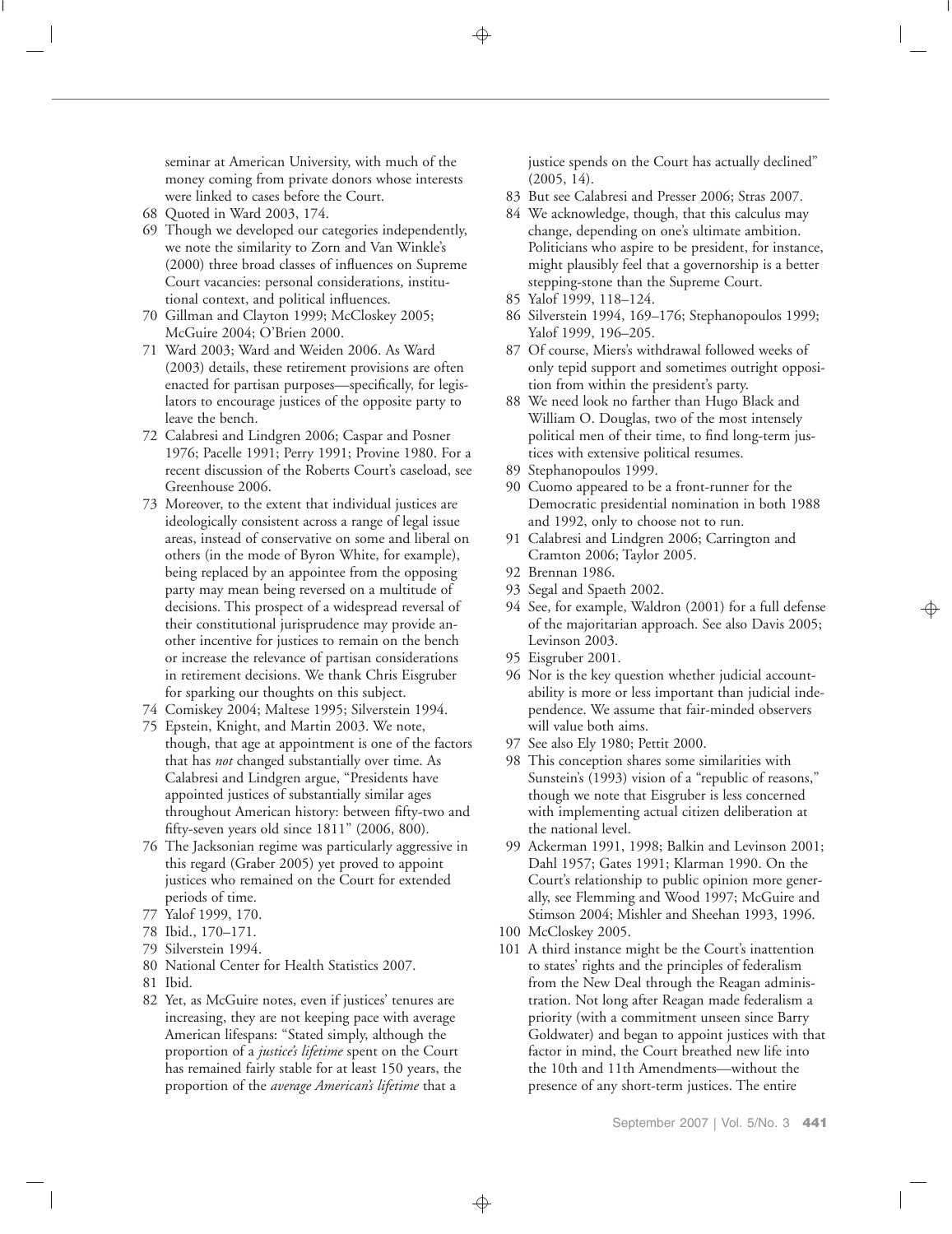example, however, is complicated by the fact that Reagan's constitutional revolution and political reconstruction of American politics is largely considered either incomplete or a failure (Pickerill and Clayton 2004; Whittington 2001).

- 102 Cushman 1998; Leuchtenburg 1995.
- 103 Powe 2000.
- 104 The other appointee is Warren Burger, who replaced Earl Warren, who was not a short-term justice.
- 105 On the evolution of Blackmun's voting behavior, see Ruger 2005.
- 106 Calabresi and Lindgren 2006.
- 107 But see Comiskey 2004; Peretti 2001.
- 108 Burbank 2006, 340. See also Farnsworth 2005.
- 109 Levinson 2001.
- 110 Hibbing and Theiss-Morse 1995; Mansbridge 1983; Mutz 2002.
- 111 Caldeira and Gibson 1992.
- 112 The choice of nominees is obviously influenced by a number of factors, including the president's "professional reputation" and "public prestige" (Neustadt 1990); potential differences between the respective policy, partisan, and personal goals of the president and the Senate (Yalof 1999; Goldman 1997); and internal Senate dynamics.
- 113 For an empirical analysis supporting this suggestion, see Ruckman 1993. For some normative reflections on "critical nominations" and "transformative appointments," see Ackerman 1988.
- 114 For a general analysis of "mental decrepitude" on the Court, see Garrow 2000. On the case of Douglas specifically, see Ward 2000.
- 115 Taylor 2005. Scholars who study the Court from the perspective of the attitudinal model (Segal and Spaeth 2002) may question whether judges are ever truly open-minded about the cases before them, but there seems little question that citizens expect justices to approach each case without a preconceived agenda, looking to make the best decision possible based on the facts and the law. Indeed, it is precisely virtues such as impartiality and fairmindedness that justices often use to distinguish themselves from the more overtly political actors. For one recent example, see Rosen 2007.
- 116 Garrow 2000.
- 117 Rosen 2007.
- 118 Farnsworth 2005. For the relationship between turnover on the Court and change in Court decisions, see Baum 1992; Hensley and Smith 1995.
- 119 Abraham 1992, Appendix A: Rating Supreme Court Justices, 412–414.
- 120 The only short-termer Abraham (1992) reports as "great" is Cardozo, but we suspect that much of Cardozo's reputation derives from his service on the

New York Court of Appeals, his authorship of *The Nature of the Judicial Process,* and his part in founding the American Law Institute—three events that occurred before he joined the Court.

## **References**

- Abraham, Henry J. 1992. *Justices and Presidents: A Political History of Appointments to the Supreme Court.* 3d ed. New York: Oxford University Press.
- Ackerman, Bruce A. 1988. Transformative appoint-
- ments. *Harvard Law Review* 101 (6): 1164–184.<br>— 1991. *We the People: Foundations.* Cambridge, MA: Belknap Press.
- $-$ . 1998. We the People: Transformations. Cambridge, MA: Belknap Press.
- Atkinson, David N. 1999. *Leaving the Bench: Supreme Court Justices at the End.* Lawrence, KS: University Press of Kansas.
- Balkin, Jack M., and Sanford Levinson. 2001. Understanding the constitutional revolution. *Virginia Law Review* 87 (6): 1045–104.
- Baum, Lawrence. 1992. Membership change and collective voting change in the United States Supreme Court. *Journal of Politics* 54 (1): 3–24.
- Biskupic, Joan. 1994. "'I Am Not an Uncle Tom,' Thomas Says at Meeting; Justice Speaks to Select Group of Blacks." *Washington Post,* October 28, First Section.
- Brennan, William J. 1986. Address to the Text and Teaching Symposium at Georgetown University. In *The Great Debate: Interpreting Our Written Constitution.* Washington, DC: The Federalist Society.
- Burbank, Stephen. 2006. An interdisciplinary perspective on the tenure of Supreme Court justices. In *Reforming the Court: Term Limits for Supreme Court Justices,* ed. Roger C. Cramton and Paul D. Carrington. Durham, NC: Carolina Academic Press.
- Burnham, Walter Dean. 1970. *Critical Elections and the Mainsprings of American Politics.* New York: Norton.
- Calabresi, Steven G., and James T. Lindgren. 2006. Term limits for the Supreme Court: Life tenure reconsidered. *Harvard Journal of Law and Public Policy* 29 (3): 769–877.
- Calabresi, Steven G., and David C. Presser. 2006. Reintroducing circuit riding: A timely proposal. *Minnesota Law Review* 90 (5): 1386–416.
- Caldeira, Gregory A., and James L. Gibson. 1992. The etiology of public support for the Supreme Court. *American Journal of Political Science* 36 (3): 635–64.
- Carrington, Paul, and Roger C. Cramton. 2006. Reforming the Supreme Court: An introduction. In *Reforming the Court: Term Limits for Supreme Court Justices,* ed. Roger C. Cramton and Paul D. Carrington. Durham, NC: Carolina Academic Press.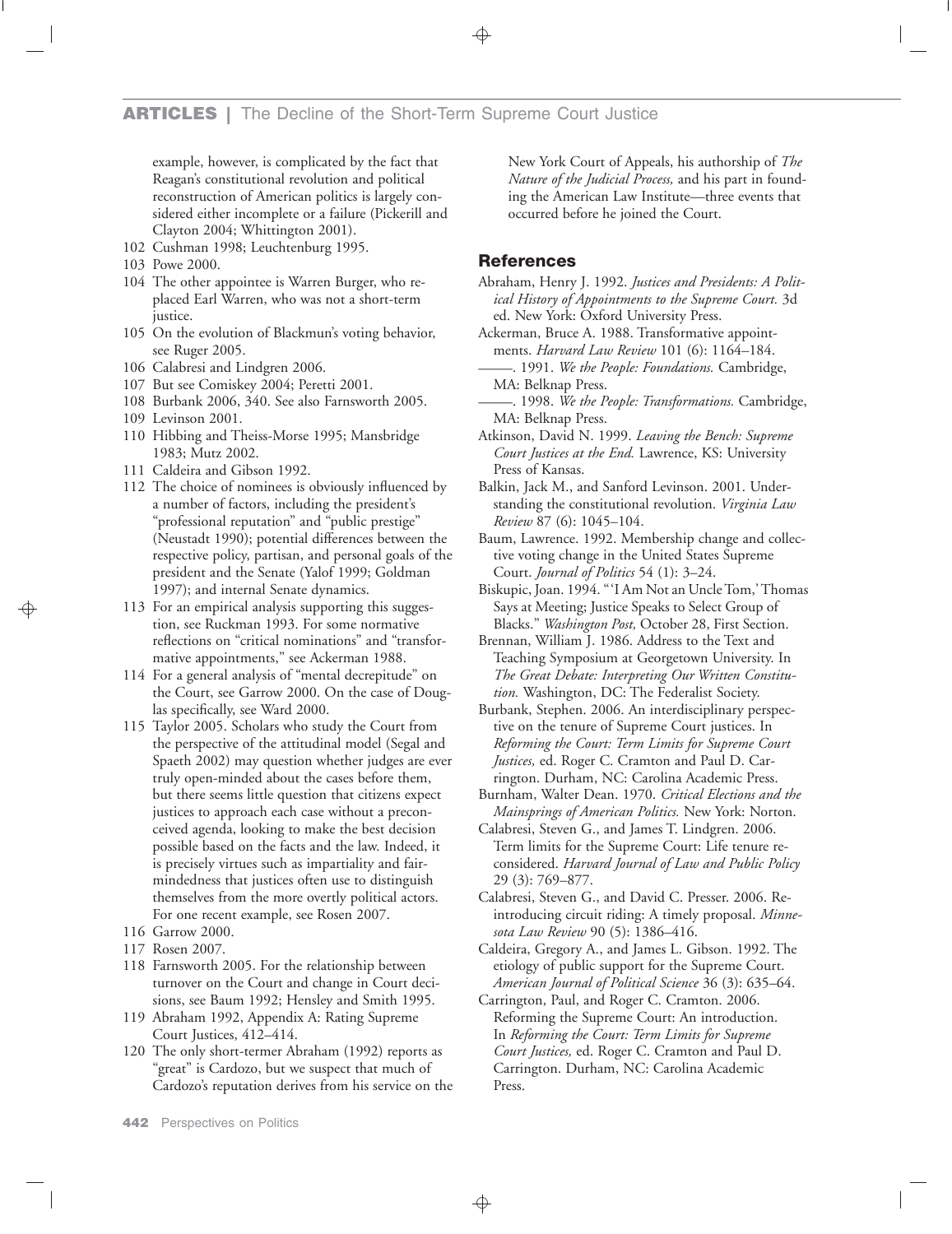Caspar, Gerhard, and Richard A. Posner. 1976. *The Workload of the Supreme Court.* Chicago: American Bar Foundation.

Comiskey, Michael. 2004. *Seeking Justices: The Judging of Supreme Court Nominees.* Lawrence, KS: University Press of Kansas.

Covitz, Akiba J. 2006. Courting justices and courting votes: LBJ, Thurgood Marshall, and the search for "Eureka!" *Law and Courts* 16 (2): 5–18.

Cramton, Roger C., and Paul D. Carrington, eds. 2006. *Reforming the Court: Term Limits for Supreme Court Justices.* Durham, NC: Carolina Academic Press.

Cushman, Barry. 1998. *Rethinking the New Deal Court: The Structure of a Constitutional Revolution.* New York: Oxford University Press.

Dahl, Robert. 1957. Decision-making in a democracy: The Supreme Court as a national policy maker. *Journal of Public Law* 6 (2): 279–95.

Davis, Richard. 2005. *Electing Justice: Fixing the Supreme Court Nomination Process.* New York: Oxford University Press.

Dean, John. 2001. "When Supreme Court Justices Refuse to Retire: Why We Need More Media Coverage, and a Constitutional Amendment." http:// writ.news.findlaw.com/dean/20010720.html. Accessed on January 25, 2007.

Eisgruber, Christopher L. 2001. *Constitutional Self-Government.* Cambridge, MA: Harvard University Press.

Ely, John Hart. 1980. *Democracy and Distrust: A Theory of Judicial Review.* Cambridge, MA: Harvard University Press.

Epstein, Lee et al. 1994. *The Supreme Court Compendium: Data, Decisions, and Developments.* Washington, DC: Congressional Quarterly.

Epstein, Lee, Jack Knight, and Andrew Martin. 2003. The norm of prior judicial experience and its consequences for career diversity on the U.S. Supreme Court. *California Law Review* 91 (4): 903–66.

Farnsworth, Ward. 2005. The regulation of turnover on the Supreme Court. *University of Illinois Law Review* 2005 (2): 407–54.

Flemming, Roy B., and B. Dan Wood. 1997. The public and the Supreme Court: Individual justice responsiveness to American policy moods. *American Journal of Political Science* 41 (2): 468–98.

Freeman, Landa. 2006. Mr. Jay rides circuit. *Journal of Supreme Court History* 31 (1): 18–27.

Garrow, David J. 2000. "Mental decrepitude on the U.S. Supreme Court: The historical case for a 28th Amendment. *University of Chicago Law Review* 67 (4): 995–1087.

Gates, John B. 1991. *The Supreme Court and Partisan Realignment: A Macro- and Microlevel Perspective.* Boulder, CO: Westview Press.

Gillman, Howard, and Cornell Clayton, eds. 1999. *The Supreme Court in American Politics: New Institutionalist Interpretations.* Lawrence, KS: University Press of Kansas.

Glick, Joshua. 2003. On the road: The Supreme Court and the history of circuit riding. *Cardozo Law Review* 24 (4): 1753–843.

Goldman, Sheldon. 1997. *Picking Federal Judges: Lower Court Selection from Roosevelt through Reagan.* New Haven, CT: Yale University Press.

Graber, Mark A. 2005. "The Jacksonian Makings of the Taney Court." University of Maryland Legal Studies Research Paper No. 2005-63. Available at SSRN: http://ssrn.com/abstract=842184.

Greenhouse, Linda. 2005. "How Long Is Too Long For the Court's Justices?" *New York Times,* January 16, Section 4.

Greenhouse, Linda. 2006. "Case of the Dwindling Docket Mystifies the Supreme Court." *New York Times,* December 7, Section A.

Hagle, Timothy M. 1993. Strategic retirements: A political model of turnover on the United States Supreme Court. *Political Behavior* 15 (1): 25–48.

Hensley, Thomas R., and Christopher E. Smith. 1995. Membership change and voting change: An analysis of the Rehnquist Court's 1986–1991 terms. *Political Research Quarterly* 48 (4): 837–56.

Hibbing, John R., and Elizabeth Theiss-Morse. 1995. *Congress as Public Enemy: Public Attitudes toward American Political Institutions.* New York: Cambridge University Press.

Klarman, Michael J. 1990. Rethinking the civil rights and civil liberties revolution. *Virginia Law Review* 82 (1): 1–67.

Leuchtenburg, William E. 1995. *The Supreme Court Reborn: Constitutional Revolution in the Age of Roosevelt.* New York: Oxford University Press.

Levinson, Sanford. 2001. "Return of Legal Realism."<br> *The Nation*, January 8, 8.<br>
<u>2003. "Why I Did Not Sign the Constitution:</u><br>
With a Chance to Endorse It I Had to Decline."

With a Chance to Endorse It, I Had to Decline." http://writ.news.findlaw.com/commentary/ 20030923\_levinson.html. Accessed on April 17, 2006.

Maltese, John Anthony. 1995. *The Selling of Supreme Court Nominees.* Baltimore: The Johns Hopkins University Press.

Mansbridge, Jane J. 1983. *Beyond Adversary Democracy.* Chicago: University of Chicago Press.

Mauro, Tony. 2005. "Roots Grow Deeper on the Supreme Court." *USA Today,* January 13, Section A.

Mayhew, David R. 2002. *Electoral Realignments: A Critique of an American Genre.* New Haven, CT: Yale University Press.

McCloskey, Robert G. 2005. *The American Supreme* Court. 4<sup>th</sup> ed. Chicago: University of Chicago Press.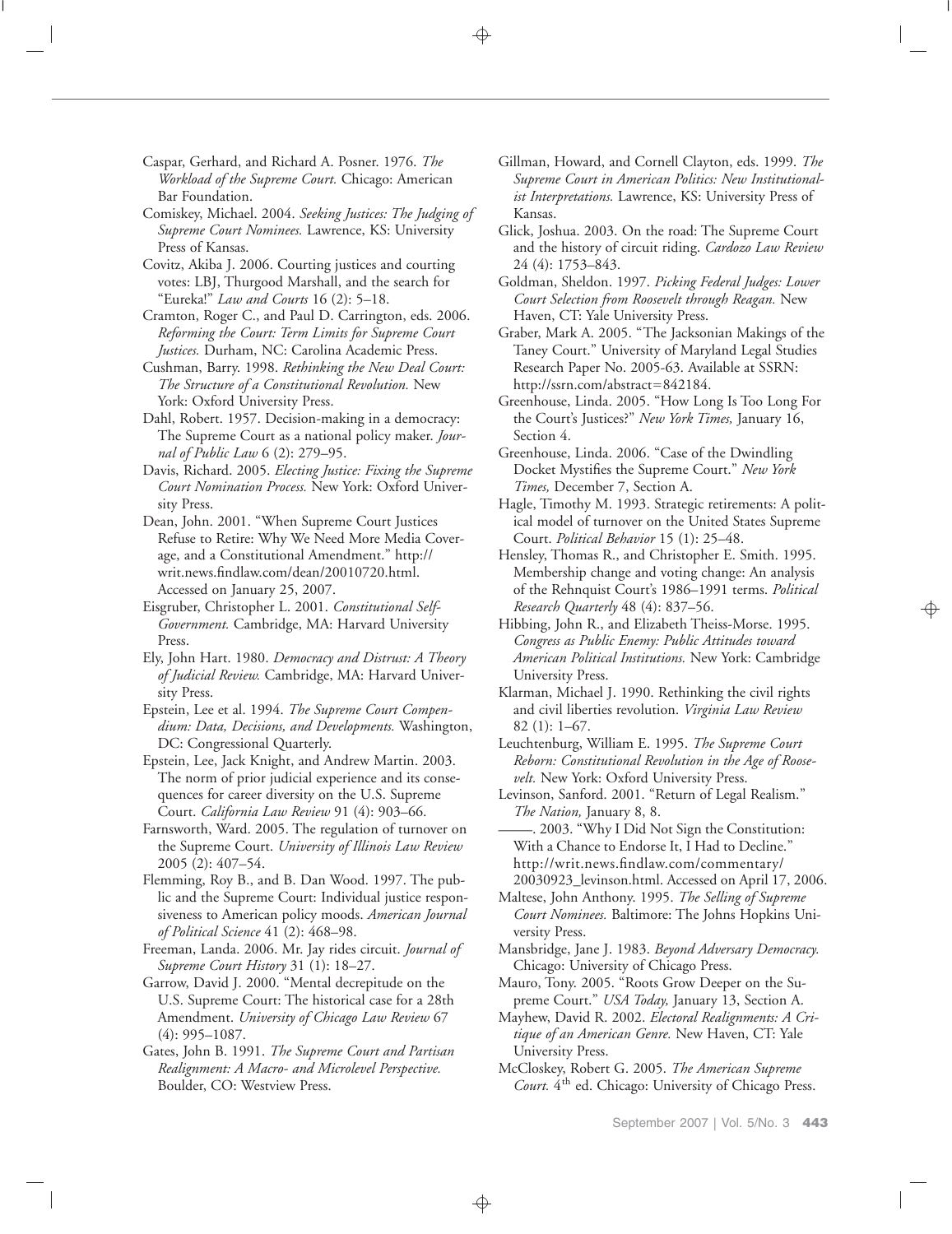McGuire, Kevin T. 2004. The institutionalization of the U.S. Supreme Court. *Political Analysis* 12 (2):

128–42.<br>— 2005. Are the justices serving too long? An assessment of tenure on the U.S. Supreme Court. *Judicature* 89 (1): 8–15.

McGuire, Kevin T., and James A. Stimson. 2004. The least dangerous branch revisited: New evidence on Supreme Court responsiveness to public preferences. *Journal of Politics* 66 (4): 1018–35.

Mishler, William, and Reginald S. Sheehan. 1993. The Supreme Court as a countermajoritarian institution? The impact of public opinion on Supreme Court decisions. *American Political Science Review* 87 (1): 87–101.<br>— 1996. Public opinion, the attitudinal model, and

Supreme Court decision making: A micro-analytic perspective. *Journal of Politics* 58 (1): 169–200.

Mutz, Diana C. 2002. Cross-cutting social networks: Testing democratic theory in practice. *American Political Science Review* 96 (1): 111–26.

National Center for Health Statistics. 2007. *National Vital Statistics Report.* http://www.cdc.gov/nchs/ nvss.htm. Accessed on February 19, 2007.

Neustadt, Richard. 1990. *Presidential Power and the Modern Presidents: The Politics of Leadership from Roosevelt to Reagan.* New York: Free Press.

O'Brien, David M. 2000. *Storm Center: The Supreme Court in American Politics.* 5th ed. New York: W.W. Norton & Co.

Orren, Karen, and Stephen Skowronek. 2004. *The Search for American Political Development.* Cambridge: Cambridge University Press.

Pacelle, Richard L., Jr. 1991. *The Transformation of the Supreme Court's Agenda: From the New Deal to the Reagan Administration.* Boulder, CO: Westview Press.

Peretti, Terri Jennings. 2001. *In Defense of a Political Court.* Princeton, NJ: Princeton University Press.

Perry, H.W. 1991. *Decide to Decide: Agenda Setting in the United States Supreme Court.* Cambridge, MA: Harvard University Press.

Pettit, Philip. 2000. Democracy: Electoral and contestatory. In *Designing Democratic Institutions, NOMOS XLII,* ed. Ian Shapiro and Stephen Macedo. New York: NYU Press.

Pickerill, J. Mitchell, and Cornell W. Clayton. 2004. The Rehnquist court and the political dynamics of Federalism. *Perspectives on Politics* 2 (2): 233–48.

Pierson, Paul. 2004. *Politics in Time: History, Institutions, and Social Analysis.* Princeton, NJ: Princeton University Press.

Powe, Lucas A., Jr. 2000. *The Warren Court and American Politics.* Cambridge, MA: Belknap Press.

Provine, Doris Marie. 1980. *Case Selection in the United States Supreme Court.* Chicago: University of Chicago Press.

Rosen, Jeffrey. 2007. "Roberts's Rules." *Atlantic Monthly.* January/February. http://www.theatlantic.com/ doc/200701/john-roberts. Accessed February 19, 2007.

Ruckman, P.S., Jr. 1993. The Supreme Court, critical nominations, and the Senate confirmation process. *Journal of Politics* 55 (3): 793–805.

Ruger, Theodore W. 2005. Justice Harry Blackmun and the phenomenon of judicial preference change. *Missouri Law Review* 70 (4): 1209–30.

Segal, Jeffrey A., and Harold J. Spaeth. 2002. *The Supreme Court and the Attitudinal Model Revisited.* Cambridge: Cambridge University Press.

Silverstein, Mark. 1994. *Judicious Choices: The New Politics of Supreme Court Confirmations.* New York: W.W. Norton & Co.

Skowronek, Stephen. 1997. *The Politics Presidents Make: Leadership from John Adams to Bill Clinton.* 2d ed. Cambridge, MA: Belknap Press.

Spriggs, James F., II, and Paul J. Wahlbeck. 1995. Calling it quits: Strategic retirement on the federal Courts of Appeals, 1893–1991. *Political Research Quarterly* 48 (3): 573–97.

Squire, Peverill. 1988. Politics and personal factors in retirement from the United States Supreme Court. *Political Behavior* 10 (2): 180–90.

Stephanopoulos, George. 1999. *All Too Human: A Political Education.* Boston: Little, Brown.

Stras, David R. 2007. "Why Supreme Court Justices Should Ride Circuit Again." *Minnesota Law Review* 91. Available at SSRN: http://ssrn.com/abstract 951219.

Stras, David R., and Ryan W. Scott. 2006. Retaining life tenure: The case for a "golden parachute." *Washington University Law Quarterly* 83 (5): 1397–467.

Stras, David R., and Ryan W. Scott. 2007. "An Empirical Analysis of Life Tenure: A Response to Professors Calabresi and Lindgren." Available at SSRN: http:// ssrn.com/abstract=946167.

Sundquist, James L. 1983. *Dynamics of the Party System: Alignment and Realignment of Political Parties in the United States.* 2d ed. Washington, DC: Brookings Institution.

Sunstein, Cass R. 1993. *The Partial Constitution.* Cambridge, MA: Harvard University Press.

Taylor, Stuart B. 2005. "Life Tenure Is Too Long for Supreme Court Justices." *National Journal* 37 (26): 2033–34.

United States Senate. 2006. *Supreme Court Nominations.* http://www.senate.gov/pagelayout/reference/ nominations/Nominations.htm#confirmed. Accessed on April 17, 2006.

Vining, Richard L., Jr., Christopher Zorn, and Susan Navarro Smelcer. 2006. Judicial tenure on the U.S. Supreme Court, 1789–1868: Frustration, resignation,